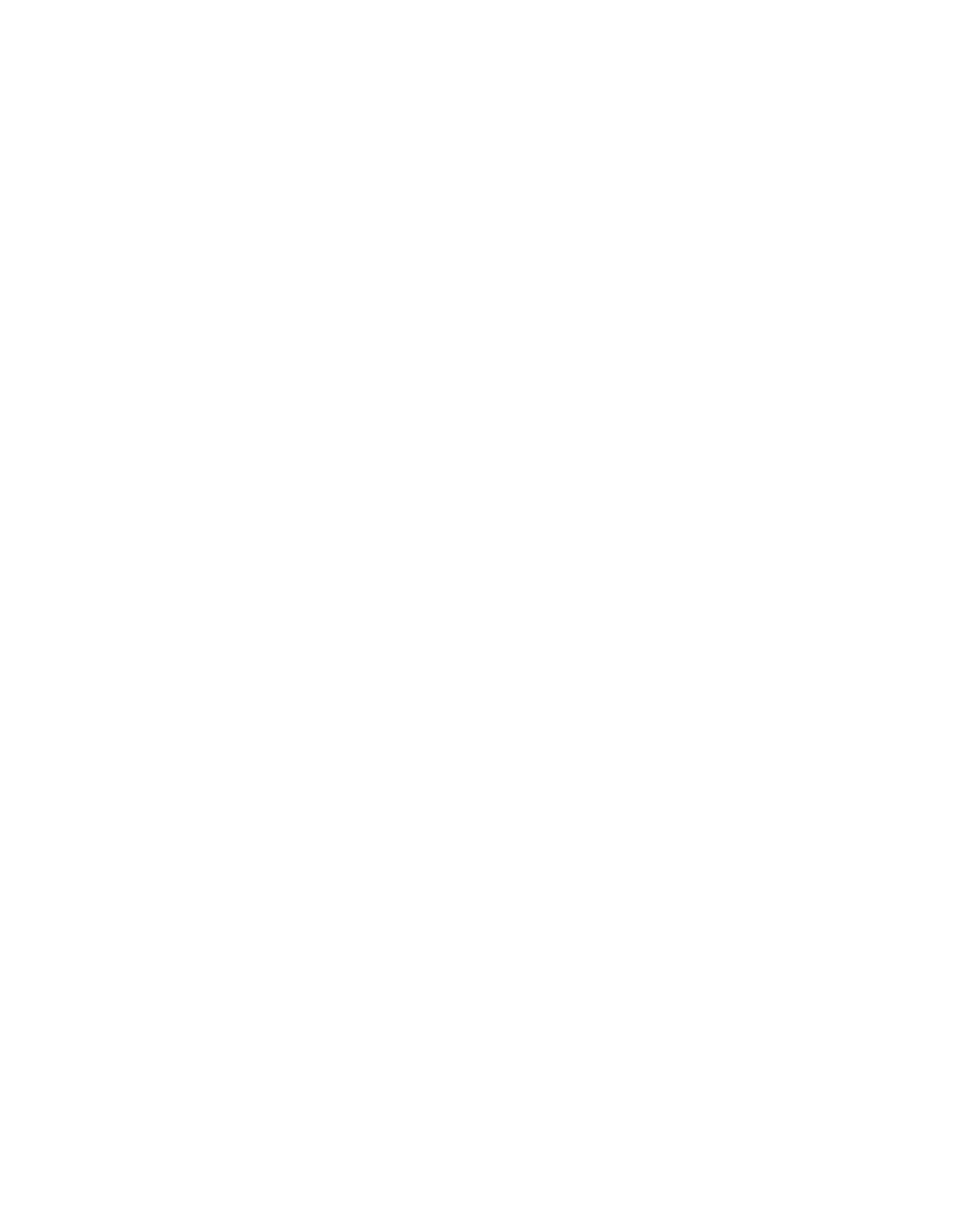# **1. Pro/Kermit**

*Program:* Stuart Hecht, David Stevens, Robert C. McQueen, Nick Bush, Stevens Institute of Technology *Documentation:* Robert C. McQueen, Stuart Hecht, Stevens Institute of Technology *Version:* 1.0 *Date:* July 1984 *Documentation Date:* October 1984 *Pro/Kermit Capabilities At A Glance:* Local operation: Yes<br>
Remote operation: Yes<br>
Yes Remote operation: Transfers text files: Yes Transfers binary files: Yes (with limitations) Wildcard send: Yes ^X/^Y interruption: Yes Filename collision avoidance: Unneeded Can time out: Yes<br>
8th-bit prefixing: Yes<br>
Yes 8th-bit prefixing: Repeat count prefixing: Yes Alternate block checks:<br>
Terminal emulation:<br>
Yes. Terminal emulation: Yes, uses PRO firmware (VT102)<br>
Communication settings: Yes; local echo, parity, baud rate Yes; local echo, parity, baud rate Transmit BREAK: Yes IBM communication: Yes Transaction logging: No Session logging (raw download): No

Raw upload: No<br>Act as server: Yes Act as server: Talk to server: Yes Advanced commands for servers:<br>
Local file management: Yes: Full P/OS services Local file management: Handle file attributes: No<br>
Command/init files: No Command/init files: Printer control: No

Pro/Kermit is a program that implements the KERMIT file transfer protocol for the Digital Professional 350 under the P/OS operating system. This section will describe the things you should know about the P/OS file system in order to make effective use of KERMIT, and then it will describe Pro/Kermit.

# **1.1. The P/OS File System**

The features of the P/OS file system of greatest interest to KERMIT users are the form of the file specifications.

# **P/OS File Specifications**

P/OS file specifications are of the form

#### DEVICE:[DIRECTORY]FILENAME.TYPE;VERSION

where DEVICE is name of the disk drive, DIRECTORY is up to 9 alphanumeric characters enclosed in square brackets, FILENAME is up to 9 alphanumeric characters, TYPE is three alphanumeric characters and VERSION is a decimal number. DEVICE, DIRECTORY and VERSION may be omitted. The DEVICE and DIRECTORY names when omitted will default to the user's current (default) disk and a directory. Then VERSION when omitted will default to the highest version of the file. Thus FILENAME. TYPE is normally sufficient to specify a file.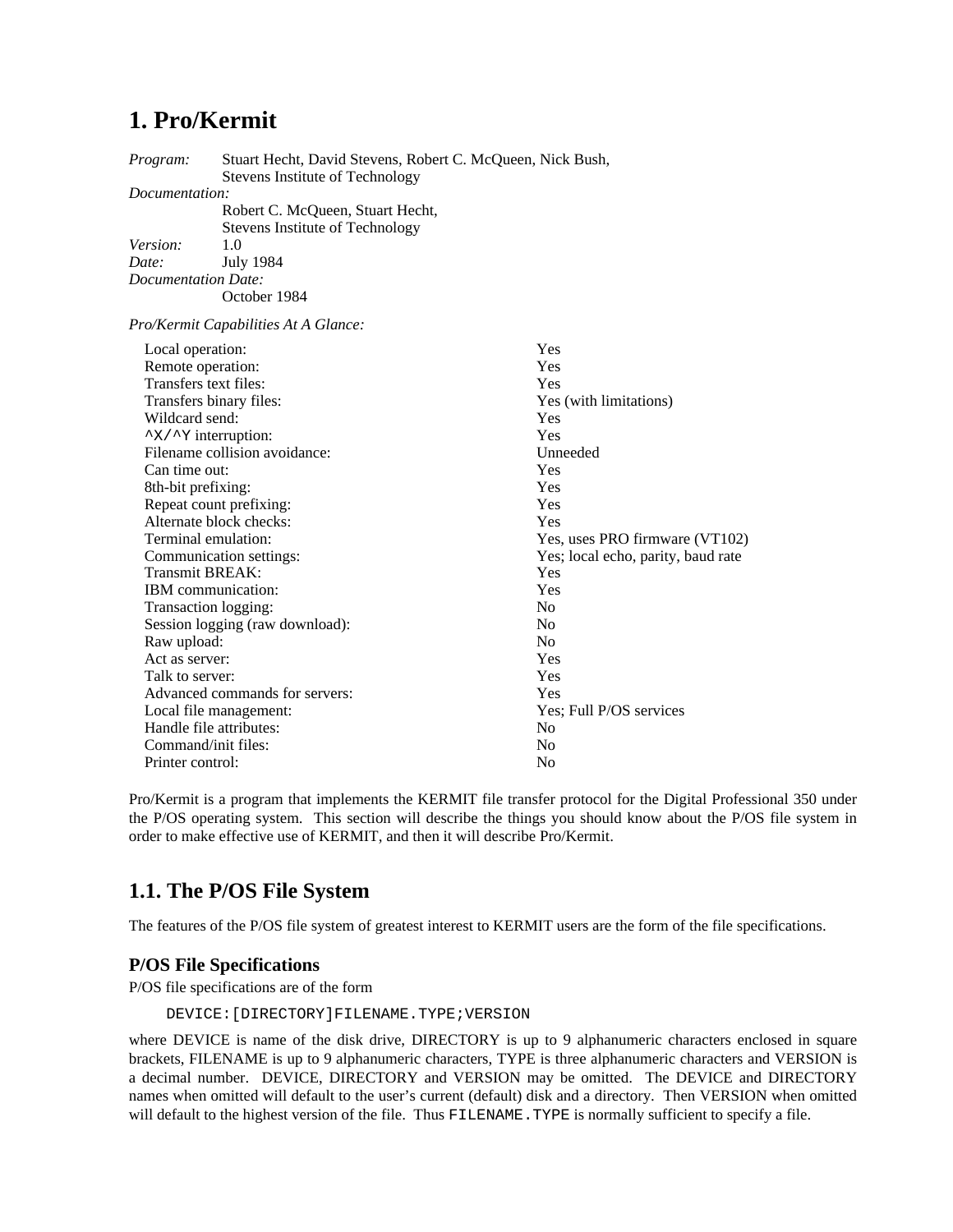The DEVICE, DIRECTORY, FILENAME and TYPE fields may contain alphabetic or numeric characters. There are no embedded or trailing spaces in these fields. Other characters may not be included within the P/OS environment. The fields of the file specification are set off from one another by the punctuation indicated above.

The DEVICE name specifies the device upon which the file is resident. The DEVICE name can be BIGDISK, BIGVOLUME, DISKETTE1, DISKETTE2, or the volume name of a currently inserted diskette. The directory name identifies an area on the device. Pro/Kermit may or may not send the device, directory or generation to the remote Kermit. The exact functioning of Pro/Kermit depends on the setting of the File Naming option in the File Parameters menu. Normally Pro/Kermit will only send the file name and type.

The file name is a unique identifier for the file. The type, also called the "extension", is an indicator which, by convention, tells what kind of file being referenced. For instance FOO.MAC is the source of an assembler program named FOO; FOO.OBJ might be the relocatable object module produced by assembling FOO.MAC; FOO.TSK could be an executable program produced by task building FOO.OBJ, and so on.

P/OS allows a group of files to be specified in a single file specification by including the special "wildcard" characters,"\*" and "%". A "\*"" matches any string of characters from the current position to the end of the FILENAME or TYPE fields, including no characters at all. The "%" will match a single character in either the FILENAME or TYPE fields. Here are some examples:

- \*.BAS Will match all files of type BAS (all PRO/BASIC source files) in the current directory.
- FOO.\* Matches files of all types with name FOO.
- F\*.\* Matches all files with names starting with F.
- \*F\*.\* Matches all files with names containing an F.
- F%X\*.\* Matches all files with names starting with F, containing an X in the third character position.
- %.\* Matches all files with names are exactly one character long.

Wildcard notation is used on many computer systems in similar ways, and it is the mechanism most commonly used to instruct KERMIT to send a group of files.

The Pro/Kermit user must bear in mind that other (non-P/OS) systems use different wildcard characters; for instance MS-DOS KERMIT uses ? instead of the % as the single character wildcard. When using Pro/Kermit to request a wildcard file group from a KERMIT-86 server, the P/OS "%" must be replaced by MS DOS "?" characters.

# **Text Files and Binary Files**

The file system used by P/OS provides for a large number of attributes to be associated with each file. These attributes provide some indication of whether the file is a text file, or is some other type of non-text data. The two major attributes that affect Pro/Kermit are the record type and record attribute. The record type describes how logical records are stored in the file. Records may be of some fixed length (specified by another attribute), or variable length (specified within each record), or stream (implying no real record divisions). The record attributes describe how the breaks between records are to be treated. For example, a record attribute of implied carriage return means that any program reading the file with intentions of printing it out should add a carriage return/line feed sequence between each record. Other attributes include FORTRAN carriage control and print file format.

The "standard" method of storing text in a file under P/OS is to store one line of text per record (variable length records), with a carriage return/line feed sequence implied by the end of the record (implied carriage return). This is the method Pro/Kermit uses to store files it receives when using file type text.

There is no standard format for storing binary files. Basically, any record format with no record attributes are used for binary files. Since programs which work with binary files under P/OS expect to see some particular format, more infomation is needed for transfer of binary files than for transfer of text files. The current version of Pro/Kermit is not capable of transferring all types binary files which were created on a P/OS system to another system and retrieving them intact, nor is is capable of transferring all types binary files created on a P/OS system to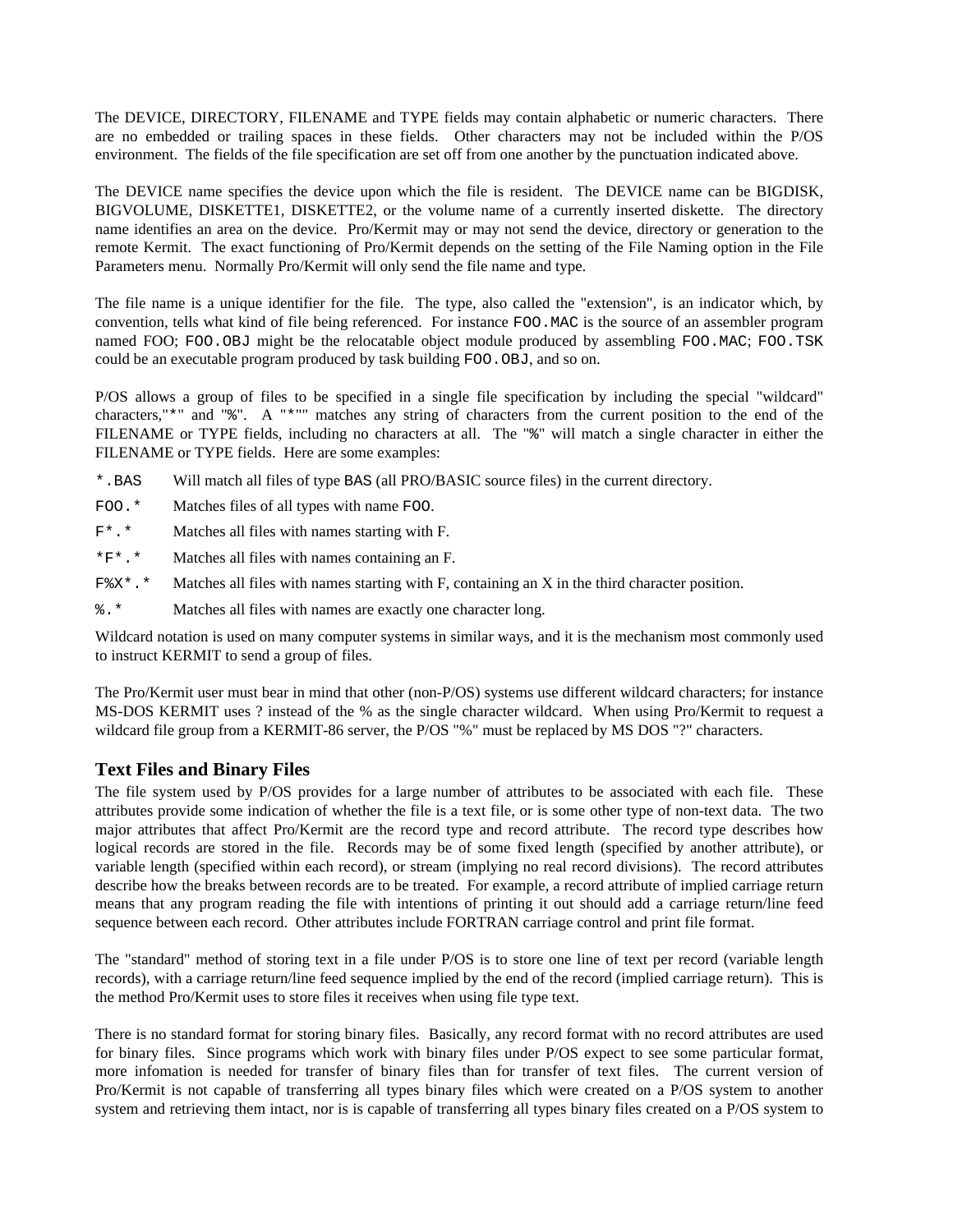another P/OS, RSX-11M/M+, or VAX/VMS system intact. However, certain formats of binary files can be transferred, and binary files from some other systems may be transferred to a PRO and recovered intact.

Binary files which are created on a PRO (or other Files-11 systems) with fixed 512 byte records (a fairly common format) can be transferred using Pro/Kermit. The only required action is to set the file type to "fixed" in the receiving Pro/Kermit. Binary files which have variable length records can be transferred from one PRO to another providing the maximum record length is less than 8192 bytes. This requires that both the sending and receiving Pro/Kermit's be set for file type block.

Using two programs supplied with Pro/Kermit, it is possible to transfer almost any type of sequential file between PRO's, or between a PRO and a VAX/VMS or RSX-11M/M+ system. These two programs (PROHEX and PRODEH) will convert the binary files to text (using a variation on Intel hex format). The resulting text file can be transferred like any other, and finally "dehexified" reproducing the original file, with the major attributes intact. Unfortunately, the text files tend to be about twice the size of the original binary files, so the transfers take a bit longer than regular text files. On the plus side, the text versions of the files can be transferred to any system with a Kermit and still retrieved intact. They can also be transferred over 7-bit data paths without any problems. The bootstrap procedure (described below), makes use of hexified versions of the binary files which make up Pro/Kermit.

# **1.2. Program Operation**

Pro/Kermit is different from most of the Kermit implementations in that it is menu driven. P/OS has a menu based command interface with callable routines to display menus. Pro/Kermit utilizes these routines to provide an interface that is compatible with P/OS.

Pro/Kermit is run from the menu in which you install it. You select the Kermit application and the press the DO or RETURN key. After you have done so, the Pro/Kermit main menu, figure MAINMENU, will appear on the screen. After the menu has been displayed you can select the command you wish to execute by positioning the pointer before the command and pressing the RETURN or DO key.

At any point you may press the HELP key to get help on the current menu that you are in. Additionally you can position the pointer to an item that can be selected and press the HELP key to receive help on that item.

# **1.3. Pro/Kermit Terminal Emulation**

Pro/Kermit provides its own terminal emulation. It does not rely on any other software package to provide the terminal emulator. When in terminal emulation mode Pro/Kermit will respond to the Professional escape sequences. Terminal emulation mode is entered from the Kermit main menu CONNECT command. The following functions keys are currently supported in terminal emulation mode.

BREAK Send a break to the remote computer system.

MAIN SCREEN

Return to the Pro/Kermit main menu.

- EXIT Return to the Pro/Kermit main menu.
- HELP Print a short help message.
- F11 (ESC) Send an escape (octal 33).
- F12 (BS) Send a backspace character (octal 10).
- F13 (LF) Send a line feed (octal 12).

Additionally you can set an escape character specifing the "**Escape** Character" in the Terminal Emulation menu, figure TERMMENU. The default for the escape character is ^\ (Control backslash). The escape character prefixes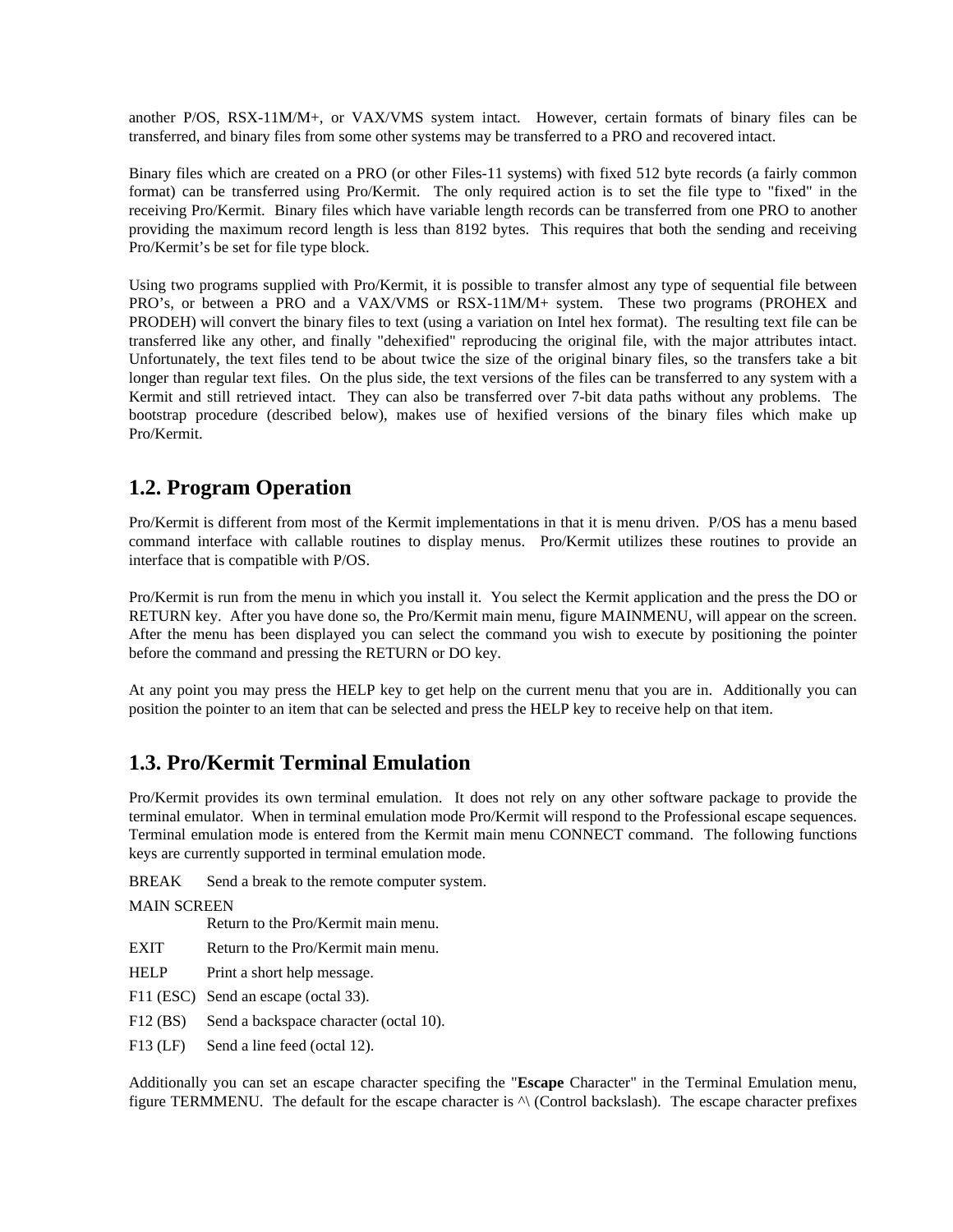the following set of single character commands. If you want to type the escape character at the remote system, then you must type two escape characters.

| в | Send a break                  |
|---|-------------------------------|
| C | Close the connection.         |
| S | Type a short status display.  |
| 9 | Display a short help message. |

# **1.4. Pro/Kermit Commands**

This section contains a description of the Pro/Kermit commands. They are described in detail where they differ from the "ideal" KERMIT and briefly where they coincide.

# **Main menu**

| ************************ Pro/Kermit<br>Version 1.0 ***************** |           |  |
|----------------------------------------------------------------------|-----------|--|
| *                                                                    | ∗         |  |
| * Press MAIN SCREEN or EXIT to return to P/OS main menu              | $\ast$    |  |
| * Press HELP for help information                                    | ∗         |  |
| Press ADDTNL OPTIONS for Remote Kermit commands<br>∗                 | *         |  |
| ∗                                                                    | ∗         |  |
| ∗<br>$\rightarrow$                                                   | $\ast$    |  |
| ∗<br>Bye - Logout server Kermit and exit to P/OS                     | $\ast$    |  |
| Connect to host computer                                             | ∗         |  |
| Get a file from a server Kermit<br>∗                                 | ∗         |  |
| Receive a file from host<br>∗                                        | $\ast$    |  |
| Send a file to host<br>∗                                             | $\ast$    |  |
| ∗<br>Enter server mode                                               | ∗         |  |
| ∗<br>Set parameters                                                  | $\ast$    |  |
| ∗<br>Status                                                          | $^{\ast}$ |  |
| P/OS Services<br>∗                                                   | $\ast$    |  |
| ∗                                                                    | *         |  |
| ∗<br>Additional Options available *                                  |           |  |
|                                                                      |           |  |

Make a choice and press DO:

#### Figure 1-1: Main menu

The main menu, as seen in figure MAINMENU, is the first menu that is displayed. The user can select a function from this menu or from the Remote Kermit commands menus. The remote Kermit command menus are accessed by pressing the ADDTNL OPTIONS key.

The commands that are available in the main menu are:

**BYE** Generic LOGOUT command and exit to P/OS

CONNECT Enter the terminal emulation mode.

**GET** Get a file from the remote server Kermit.

RECEIVE Receive a file from the remote system.

- **SEND** Send a file or a group of files to the remote host. The user will be prompted with a menu of files that can be sent to the remote kermit. The user can press the ADDTNL OPTIONS key and change the directory, or type in a full wildcarded file specification.
- **ENTER** Enter server mode.

Parameters Enters the Parameter Setting menu (figure SETMENU).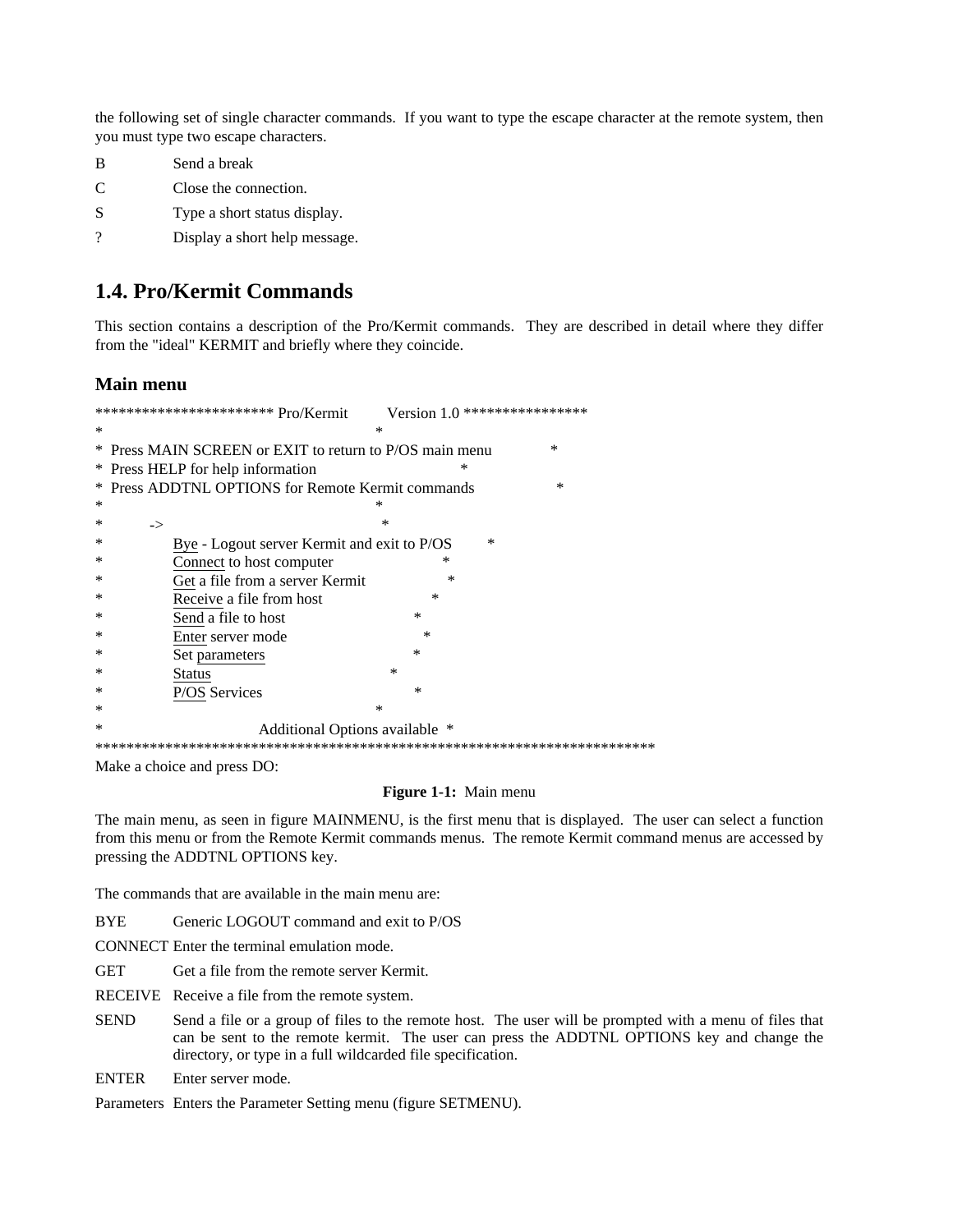STATUS Causes the various counters to be displayed.

 $P/OS$ Enters the P/OS Services menu (figure POSMENU).

Three of the function keys are also valid in the main menu. These function keys are:

### **ADDTNL OPTIONS**

This key will cause the first of two remote Kermit command menus to be displayed. The menu that this displays is show by figure REMMENU1.

 $\ast$ 

**EXIT** This key will cause Pro/Kermit to exit to P/OS.

#### **MAIN SCREEN**

This key will also cause Pro/Kermit to exit to P/OS.

#### **Remote commands menus**

\*\*\*\*\*\*\*\*\*\*\*\*\*\*\*\*\*\*\*\*\*\*\*\*\*\*\* Remote Kermit Commands \*\*\*\*\*\*\*\*\*\*\*\*\*\*\*\*\*\*\*\*\*\*

- \* Press MAIN SCREEN to return to the main menu \* Press EXIT to return to the previous menu
- 

|        | * Press ADDTNL OPTIONS for additional Remote Kermit commands<br>$\ast$ |  |  |
|--------|------------------------------------------------------------------------|--|--|
| ∗      | ∗                                                                      |  |  |
| ∗      | $\ast$<br>->                                                           |  |  |
| ∗      | $\ast$<br>Type remote file                                             |  |  |
| ∗      | ∗<br>Directory of remote files                                         |  |  |
| ∗      | $\ast$<br>Disk usage                                                   |  |  |
| ∗      | Delete remote file<br>∗                                                |  |  |
| ∗      | $\ast$<br>Change working directory                                     |  |  |
| ∗      | <b>Status of Server Kermit</b><br>$\ast$                               |  |  |
| ∗      | $\ast$<br>Help on commands the Server Kermit supports                  |  |  |
| ∗      | Logout Server Kermit                                                   |  |  |
| ∗      | Finish using Server Kermit<br>∗                                        |  |  |
| ∗      | Perform a command on Server's Host<br>×                                |  |  |
| ∗      | ⋇                                                                      |  |  |
| $\ast$ | Additional Options available *                                         |  |  |
|        |                                                                        |  |  |

Make a choice and press DO:

Figure 1-2: Remote Kermit Commands - Menu #1

There are two menus that provide access to the remote Kermit commands. The first menu, REMMENU1, provides the following commands:

Type remote file

Implementing the "REMOTE TYPE" command. You will be prompted to type in the remote file specification to be displayed.

Directory of remote files

Implementing the "REMOTE DIRECTORY" command. You will be prompted for the directory name.

Disk usage Implementing the "REMOTE DISK-USAGE" command. You will be prompted for the disk area.

Delete remote file

Implementing the "REMOTE DELETE" command. You will be prompted for the remote file specification(s) to be deleted.

**Change** working directory

Implementing the "REMOTE CWD" command. You will be prompted for the working directory to change to and the password that may be required to access that directory.

# **Status of Server Kermit**

This command implements the "REMOTE STATUS" generic command.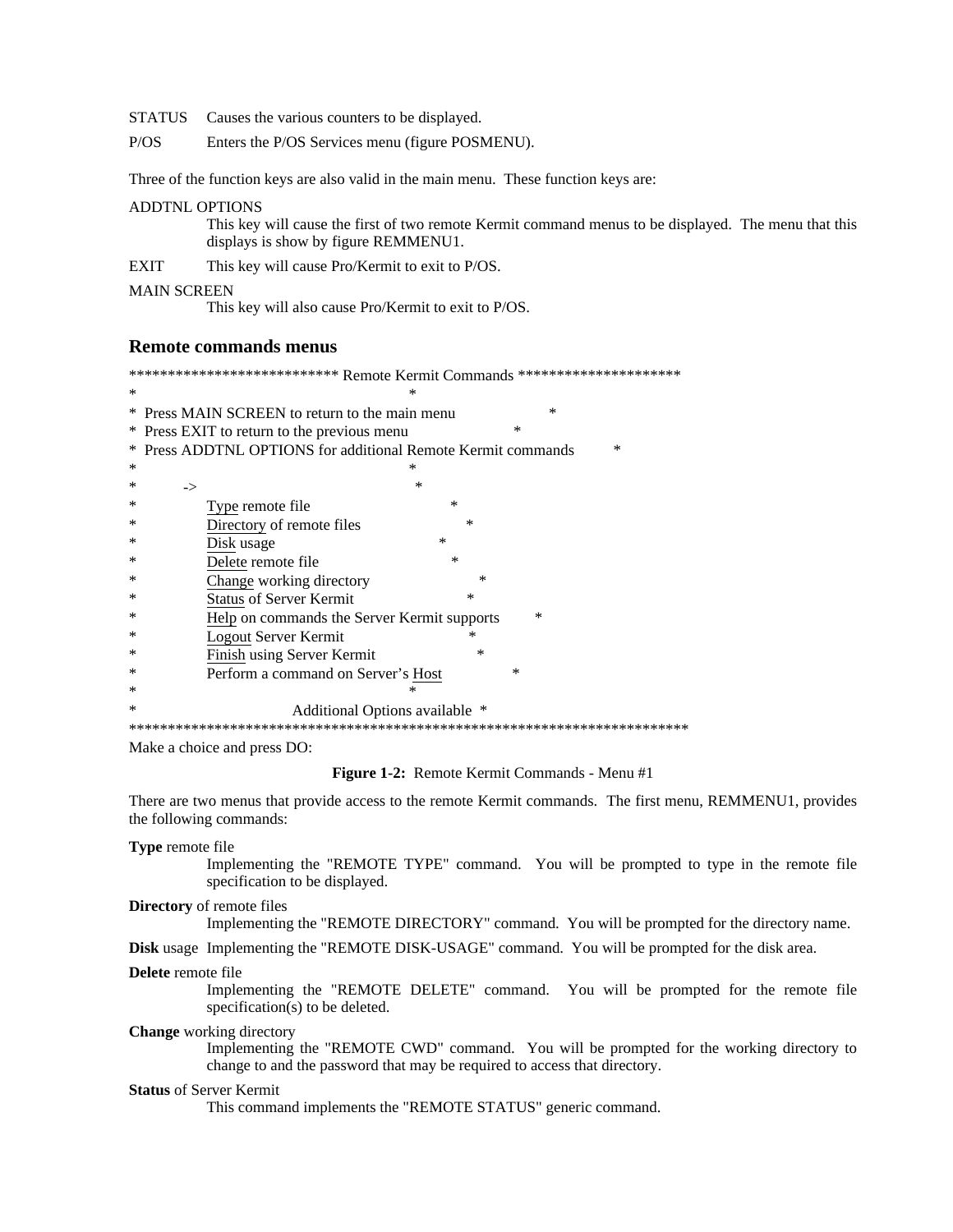#### Help on commands the Server Kermit supports

This command implements the "REMOTE HELP" generic command.

#### **Logout Server Kermit**

This command implements the "REMOTE LOGOUT" generic command.

#### Finish using Server Kermit

This menu item implements the "REMOTE FINISH" generic command.

#### Perform a command on Server's Host

This command implements the "REMOTE HOST" generic command. The user will be prompted for the command string to send to the host system.

The commands that can be found in the second remote commands menu are:

|        | ***************************** Remote Kermit Commands ******************** |
|--------|---------------------------------------------------------------------------|
| $\ast$ | ∗                                                                         |
|        | $\ast$<br>* Press MAIN SCREEN to return to the main menu                  |
|        | $\ast$<br>* Press EXIT to return to the previous menu                     |
|        | * Press ADDTNL OPTIONS to return to the main menu<br>$\ast$               |
| ∗      | ∗                                                                         |
| ∗      | ∗                                                                         |
| ∗      | ∗                                                                         |
| ∗      | $\ast$                                                                    |
| ∗      | $\ast$<br>->                                                              |
| ∗      | $\ast$<br>Copy remote files                                               |
| ∗      | ∗<br>Rename remote files                                                  |
| ∗      | $^{\ast}$<br>Who is logged into the remote system                         |
| ∗      | ∗                                                                         |
| $\ast$ | $\ast$                                                                    |
| $\ast$ | $\ast$                                                                    |
| ∗      | ∗                                                                         |
| $\ast$ | *                                                                         |
| ∗      | Additional Options available *                                            |
|        |                                                                           |

Make a choice and press DO:

Figure 1-3: Remote Kermit commands - Menu #2

#### **Copy** remote files

Implements the generic "REMOTE COPY" command. Pro/Kermit will prompt for the two remote file specifications and then will send the command to the remote server Kermit for execution.

#### **Rename** remote files

Implements the generic "REMOTE RENAME" command. Pro/Kermit will prompt for the two remote file specifications and then will send the generic command to the remote server Kermit for execution.

#### Who is logged into the remote system

Will ask for the information that is to be passed to the remote server Kermit for this command. The information that you have to type in, if any, depends on the server Kermit implementation.

# **Setting parameters**

The "Setting parameters" menu is entered into from the main menu. This will allow you to choose the type of parameters that you can set. Entering this menu is much the type the "SET" of a generic SET command.

#### **General** parameters

This option will allow you to set general Pro/Kermit parameters. These parameters include the number of retries to attempt when sending packets, eight bit quoting, the repeat character and the state of the debugging flag. The "General Parameters" menu, figure GENMENU, will be displayed to allow you to set these parameters.

#### Send parameters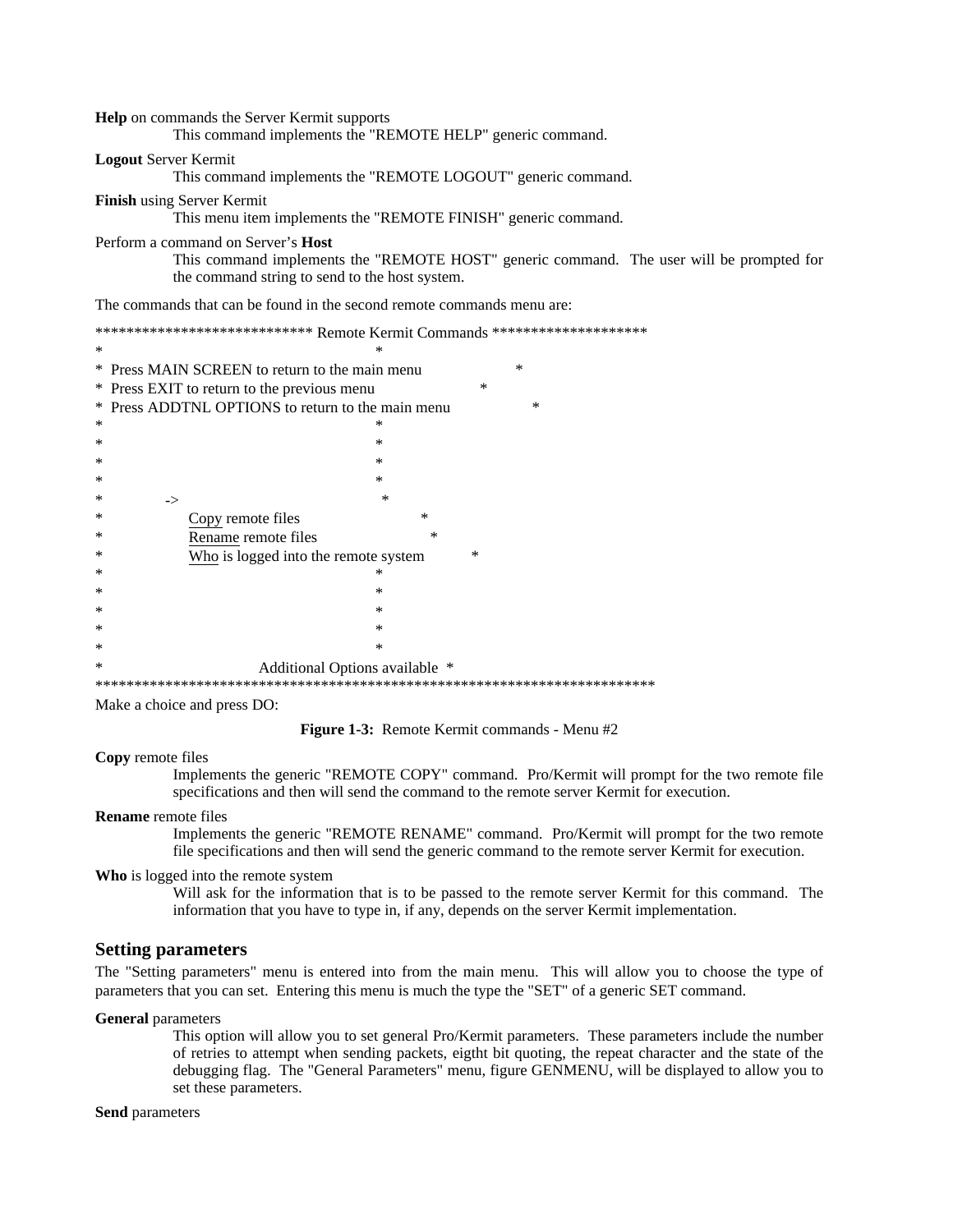|   | *********************************** Parameter Setting ************************ |
|---|--------------------------------------------------------------------------------|
| * | ∗                                                                              |
|   | $\ast$<br>* Press EXIT to return to the previous menu                          |
|   | * Press MAIN SCREEN to return to the Pro/Kermit main menu<br>$\ast$            |
| ∗ | ∗                                                                              |
| ∗ | ∗                                                                              |
| ∗ | $\ast$                                                                         |
| ∗ | $\ast$                                                                         |
| ∗ | ∗<br>->                                                                        |
| ∗ | $\ast$<br>General parameters                                                   |
| ∗ | $\ast$<br>Send parameters                                                      |
| ∗ | ∗<br>Receive parameters                                                        |
| ∗ | *<br>File parameters                                                           |
| ∗ | Line characteristics<br>$\ast$                                                 |
| ∗ | Terminal emulation<br>$\ast$                                                   |
| ∗ | $\ast$                                                                         |
| ∗ | $\ast$                                                                         |
| ∗ | *                                                                              |
|   |                                                                                |

Make a choice and press DO:

#### Figure 1-4: Parameter Setting menu

Selection this option will cause the "Send Packet Parameters" menu to be displayed. Selecting this option is equivalent to typing the generic "SET SEND" command. The "Send Packet Parameters" menu is show in figure SENDMENU.

#### **Receive** parameters

Selecting this option will cause the "Receive Parameters" menu to be displayed. The selection of the option is equivalent to typing the "SET RECEIVE" generic command. The "Receive Parameters" menu is show in figure RECMENU.

#### File parameters

This option will display the "File Parameters" menu. This allows the setting of the file disposition, file type and file specification translation. This menu is show in figure FILEMENU.

## Line characteristics

This option allows changing of some of the communications port (XKO) parameters. These parameters include the transmit and receive speeds, parity and flow control. The "Line Parameters" menu is displayed when this option is selected. This menu is show in figure LINEMENU.

#### **Terminal** emulation

The "Terminal Emulation Parameters" menu will be displayed when this option is selected. This will allow you to change various terminal emulation parameters like the escape character, local echo and others. The menu is show in figure TERMMENU.

#### **General Parameters**

The following describes the general parameters that can be set. These parameters are set from the "General" Parameters" menu, figure GENMENU.

#### **Block check type**

This will set the new error detection method. This command is similar to the "SET BLOCK-CHECK" generic command. The default value for this option is 1 character checksums. If this option is selected the next menu that will appear is the Block Check Charaters menu as shown in figure CHKMENU.

#### **Repeat** quoting character

The default for this option is " $\sim$ " (octal 176).

#### **Eighth** bit quoting character

The default for this option is " $&$ " (octal 46).

#### Retries for *initial* packet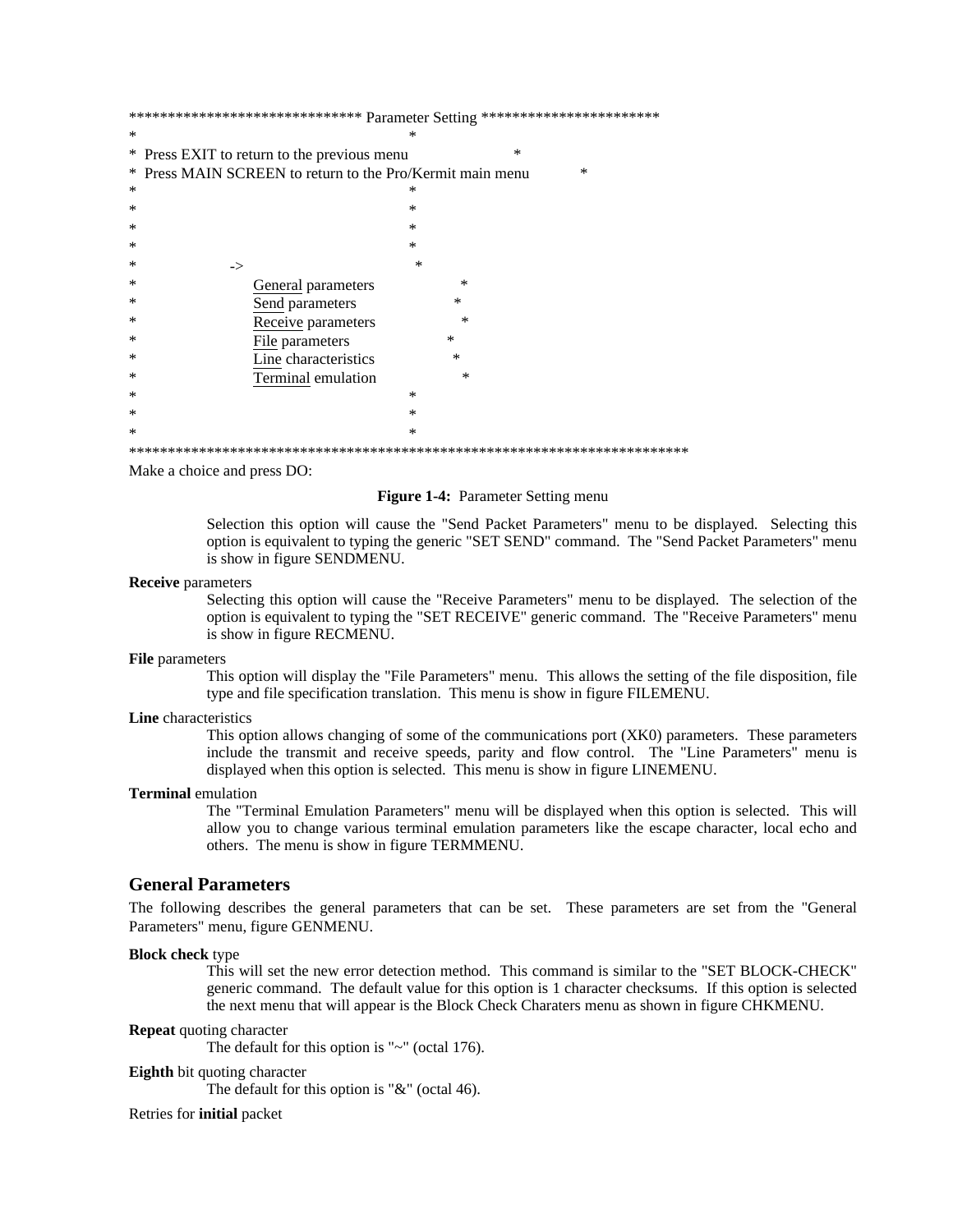|        | ******************************* ${\sf General~Parameters}$ ********************** |
|--------|-----------------------------------------------------------------------------------|
| $\ast$ | ∗                                                                                 |
|        | $\ast$<br>* Press EXIT to return to the previous menu.                            |
|        | * Press MAIN SCREEN to return to the Pro/Kermit main menu<br>$\ast$               |
| ∗      | ∗                                                                                 |
| ∗      | ∗                                                                                 |
| ∗      | ∗                                                                                 |
| ∗      | ∗                                                                                 |
| ∗      | $\ast$<br>->                                                                      |
| ∗      | ∗<br>Block check type 1 character(s)                                              |
| ∗      | Repeat quoting character $\sim$ (176)<br>∗                                        |
| ∗      | Eighth bit quoting character & $(46)$<br>∗                                        |
| ∗      | Retries for initial packet<br>$\ast$<br>5.                                        |
| ∗      | Retries for subsequent packets 16.<br>∗                                           |
| ∗      | ∗<br>Debugging<br>(ON/OFF)                                                        |
| ∗      | ∗                                                                                 |
| ∗      | ∗                                                                                 |
| $\ast$ | $\ast$                                                                            |
|        |                                                                                   |

Make a choice and press DO:

Figure 1-5: General Parameters menu

This command is similar to the "SET RETRY INITIAL-CONNECTION" generic command. The default for this command is 5.

Retries for subsequent packets

This command is similar to the "SET RETRY PACKETS" generic command. The default for this command is 16.

Debugging This command is the same as the "SET DEBUGGING ON/OFF" commands in the generic Kermit. Selection of this item will toggle the state of the debugging flag. The default is for debugging to be off.

# **Send Packet Parameters**

| **************************** Send Packet Parameters ********************* |        |  |
|---------------------------------------------------------------------------|--------|--|
| *                                                                         | ∗      |  |
| * Press EXIT to return to the previous menu                               | $\ast$ |  |
| * Press MAIN SCREEN to return to the Pro/Kermit main menu                 | $\ast$ |  |
| *                                                                         | ∗      |  |
| $\ast$                                                                    | $\ast$ |  |
| $\ast$                                                                    | $\ast$ |  |
| ∗<br>$\rightarrow$                                                        | $\ast$ |  |
| ∗<br>End-of-Line $\wedge$ M (15)                                          | $\ast$ |  |
| ∗<br>Packet-Length 80.                                                    | ∗      |  |
| Padding<br>∗<br>0.                                                        | $\ast$ |  |
| Pad character $\sim \textcircled{a}(0)$<br>∗                              | $\ast$ |  |
| 15. Sec.<br>∗<br>Timeout                                                  | $\ast$ |  |
| Start of packet $^A$ A (1)<br>∗                                           | $\ast$ |  |
| ∗<br># (43)<br>Quote                                                      | $\ast$ |  |
| ∗                                                                         | $\ast$ |  |
| ∗                                                                         | $\ast$ |  |
| $\ast$                                                                    | $\ast$ |  |
|                                                                           |        |  |

Make selection and press DO:

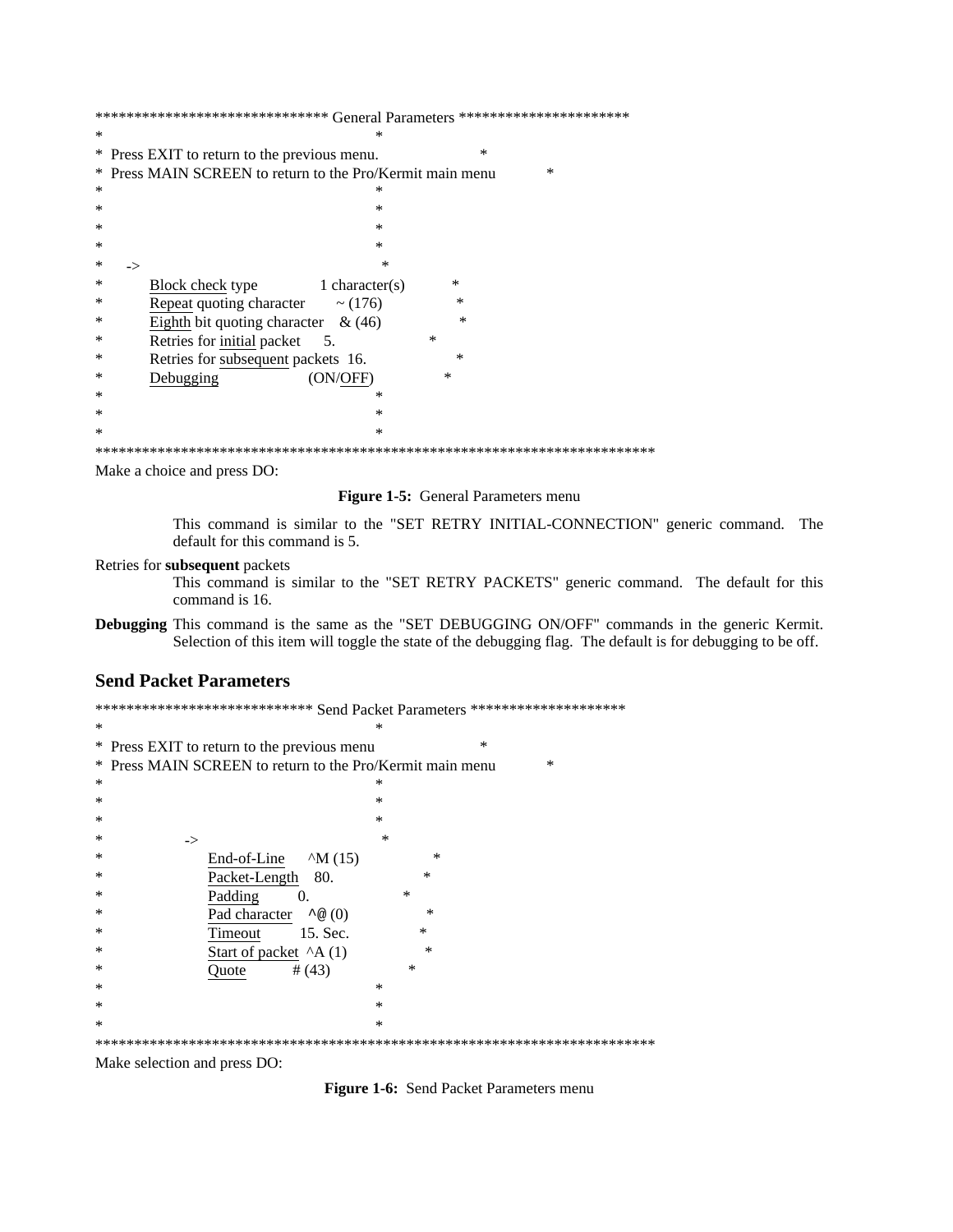This menu implements most of the SET SEND generic Kermit commands. The values will be prompted for on the last line of the screen. To set one of the values you should select the item from the menu, press the DO key and then enter the value terminated by the DO key.

#### **End-of-Line**

This command performs the function of the generic Kermit command SET SEND END-OF-LINE. The default value for this is a control-M (octal 15).

#### **Packet-Length**

This command performs the function of the generic Kermit command SET SEND PACKET-LENGTH. The default value is 80 decimal.

**Padding** This command will set the number of padding characters to send. It is the same as the first part of the generic command SET PADDING. The default is to send no padding characters.

#### **Pad character**

This command will set the padding character that is to be sent. It is the same as the second part of the generic command SET PADDING. The default is to send a null character (0 octal).

**Timeout** This will set the number of seconds to wait for a packet before trying again. It is the same as the generic Kermit command SET SEND TIMEOUT. The default value is 15 seconds.

#### **Start of packet**

This command is identical to the SET SEND START-OF-PACKET generic Kermit command. The default for this command is a control-A (1 octal).

**Quote** This command performs the same function as the SET SEND QUOTE generic command. The default value for this is "#" (43 octal).

## **Receive Packet Parameters**

\*\*\*\*\*\*\*\*\*\*\*\*\*\*\*\*\*\*\*\*\*\*\*\*\* Receive Packet Parameters \*\*\*\*\*\*\*\*\*\*\*\*\*\*\*\*\*\*\*\*\*\*  $*$ \* Press EXIT to return to the previous menu. \* \* Press MAIN SCREEN to return to the Pro/Kermit main menu. \*  $*$  $*$  $*$  $*$   $\longrightarrow$ \* End-of-Line  $^{\wedge}$ M (15) Packet-Length 80. \* Padding 0. Pad character  $\sim \textcircled{a}(0)$ \* Timeout 15. Sec. \* Start of packet  $^{\wedge}$  A (1) Quote  $# (43)$  $*$  $*$  $*$ \*\*\*\*\*\*\*\*\*\*\*\*\*\*\*\*\*\*\*\*\*\*\*\*\*\*\*\*\*\*\*\*\*\*\*\*\*\*\*\*\*\*\*\*\*\*\*\*\*\*\*\*\*\*\*\*\*\*\*\*\*\*\*\*\*\*\*\*\*\*\*\*

Make a choice and press DO:

# **Figure 1-7:** Receive Packet Parameters menu

This menu implements most of the SET RECEIVE generic Kermit commands. The values will be prompted for on the last line of the screen. To set one of the values you should select the item from the menu, press the DO key and then enter the value terminated by the DO key.

#### **End-of-Line**

This option implements the generic Kermit command SET RECEIVE END-OF-LINE command. The default for this is a carriage return (control-M, 15 octal).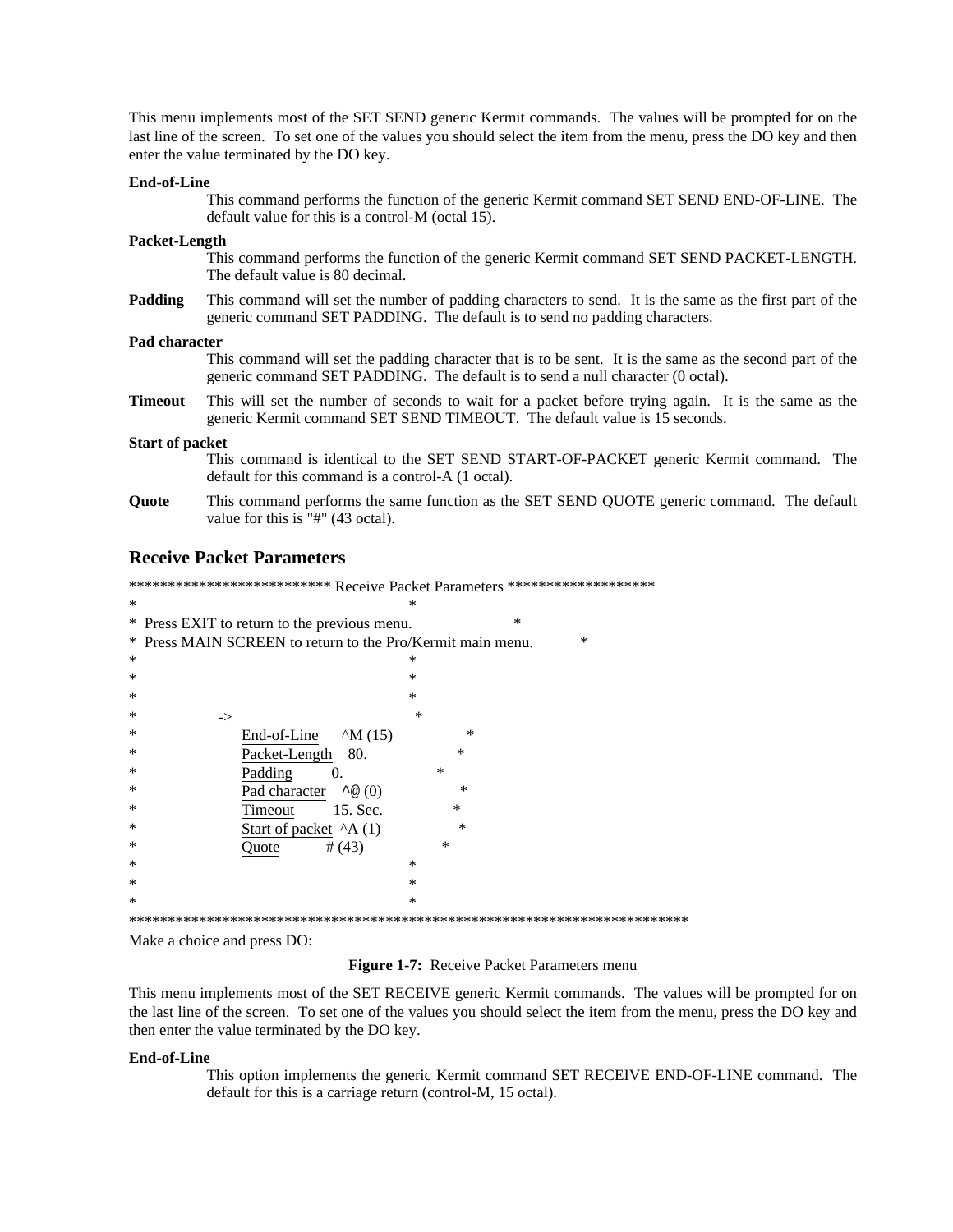#### Packet-Length

|                                                                                                                                                                                              | This option implements the generic Kermit command SET RECEIVE PACKET-LENGTH command.<br>The default value for this parameter is 80.                                                                                                                                              |  |
|----------------------------------------------------------------------------------------------------------------------------------------------------------------------------------------------|----------------------------------------------------------------------------------------------------------------------------------------------------------------------------------------------------------------------------------------------------------------------------------|--|
| Padding                                                                                                                                                                                      | The generic Kermit command SET RECEIVE PADDING is implemnted by this option and the<br>following option, <b>Pad character</b> . This option implements the first part of the command, the number of<br>padding characters. The default for this option is no padding characters. |  |
| Pad character<br>This option implements the second part of the SET RECEIVE PADDING generic command. The<br>padding charcter is set by this option. The default for this is a null (0 octal). |                                                                                                                                                                                                                                                                                  |  |
| <b>Timeout</b>                                                                                                                                                                               | This option implements the generic Kermit command SET RECEIVE TIMEOUT. The default for this<br>command is 15 seconds.                                                                                                                                                            |  |
| <b>Start of packet</b>                                                                                                                                                                       | This option implements SET RECEIVE START-OF-PACKET generic Kermit command. The default<br>for this command is a control-A (1 octal).                                                                                                                                             |  |
| $\Omega$ ---4-                                                                                                                                                                               | This surface incolange to CET DECENIE OUOTE seconds common 4. The default for this surface is                                                                                                                                                                                    |  |

This option implements the SET RECEIVE QUOTE generic command. The default for this option is Quote "#" (43 octal).

## **File Parameters**

|        | ******************************* File Parameters ************************* |  |  |
|--------|---------------------------------------------------------------------------|--|--|
| $\ast$ | ×                                                                         |  |  |
|        | *<br>* Press EXIT to return to the previous menu.                         |  |  |
|        | * Press MAIN SCREEN to return to the Pro/Kermit main menu<br>*            |  |  |
| ∗      | ∗                                                                         |  |  |
| *      | *                                                                         |  |  |
| ∗      | ∗                                                                         |  |  |
| ∗      | $\ast$                                                                    |  |  |
| ∗      | *                                                                         |  |  |
| ∗      | $\ast$<br>->                                                              |  |  |
| ∗      | ∗<br><b>ASCII</b><br>File type                                            |  |  |
| ∗      | File specification<br>Normal<br>∗                                         |  |  |
| ∗      | Disposition for incomplete received files Delete<br>$\ast$                |  |  |
| ∗      | ×                                                                         |  |  |
| ∗      | $\ast$                                                                    |  |  |
| ∗      | $\ast$                                                                    |  |  |
| ∗      | ∗                                                                         |  |  |
| ∗      | $\ast$                                                                    |  |  |
|        | ********************************<br>********************************      |  |  |

Make a choice and press DO:

#### Figure 1-8: File Parameters menu

The File Parameters menu, FILEMENU, implements the SET FILE and SET INCOMPLETE generic Kermit commands. This menu will invoke other menus to set the parameters.

File type Selection of this option will invoke the Set File mode menu, as show in figure FMODMENU. The default value for this item is ASCII.

#### File specification

This option will invoke the File Specification Handling menu, as show in figure FSPECMENU. The default for this option is NORMAL.

#### **Disposition** for incomplete received files

Selection of this option is the same as the SET INCOMPLETE generic Kermit command. The menu that is invoked by selection of this option is show in figure FDISPMENU. The default value is DELETE.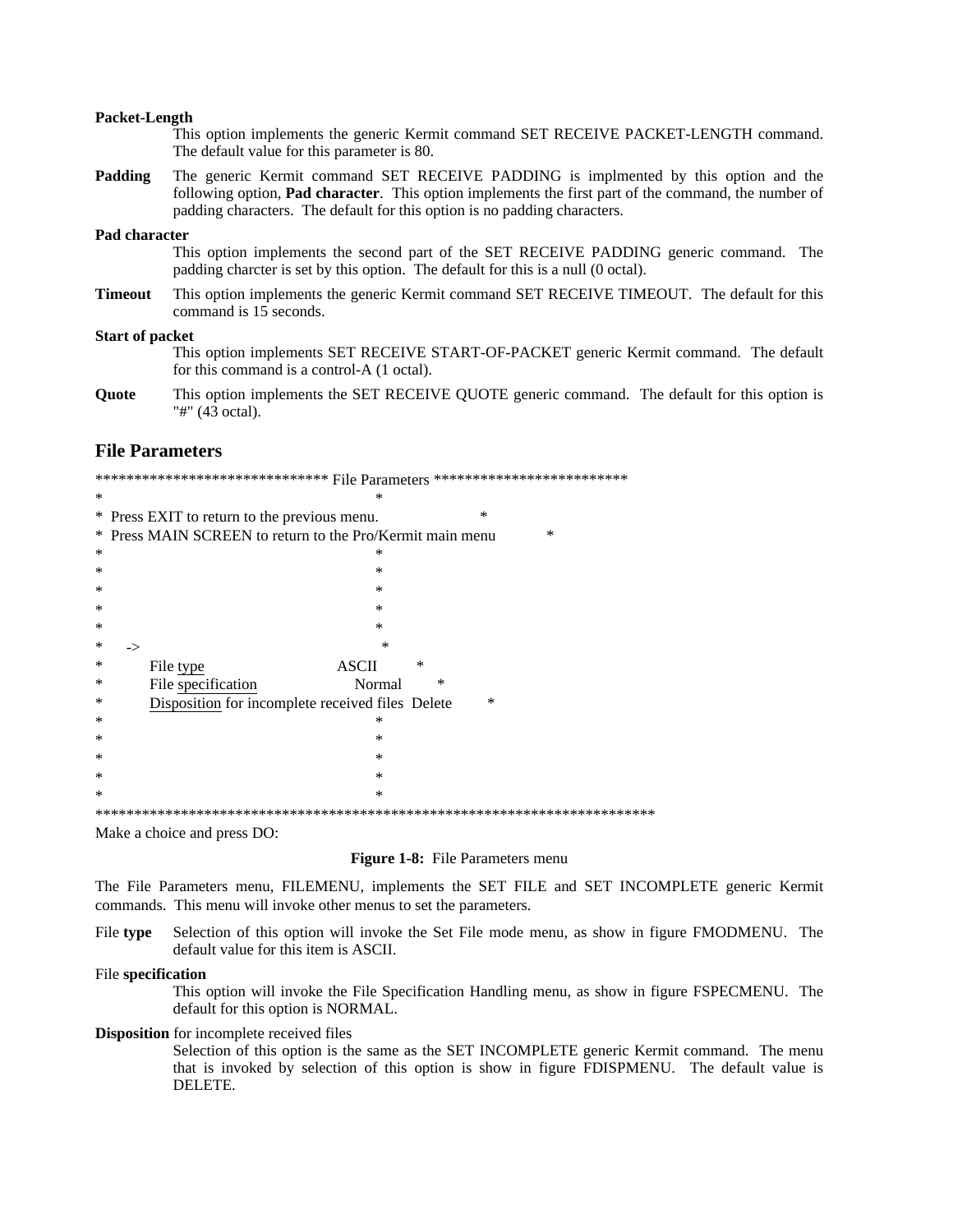# **File Specification Handling**

|   | ************************ File Specification Handling ******************** |
|---|---------------------------------------------------------------------------|
| ∗ |                                                                           |
|   | $\ast$<br>* Press EXIT to return to the previous menu                     |
|   | * Press MAIN SCREEN to return to the Pro/Kermit main menu<br>∗            |
| ∗ | *                                                                         |
| ∗ | ∗                                                                         |
| ∗ | ∗                                                                         |
| ∗ | *                                                                         |
| ∗ | *                                                                         |
| ∗ | *<br>->                                                                   |
| ∗ | ∗<br>Full file specifications                                             |
| ∗ | Normal form file specifications<br>*                                      |
| ∗ | Untranslated file specifications<br>∗                                     |
| ∗ | ∗                                                                         |
| ∗ | ∗                                                                         |
| ∗ | *                                                                         |
| ∗ | *                                                                         |
| ∗ | ∗                                                                         |
|   |                                                                           |

Make a choice and press DO:

#### **Figure 1-9:** File Specification Handling menu

This command will set the type of translation that must be done on the file sepcification when sending and receiving one. This command is similar to the Kermit-10 and Kermit-32 SET FILE NAMING commands.

#### **Full** file specifications

This option will cause Kermit to send the full file specification without any modifications.

# Normal form file specifications

This will cause Kermit to send only the file name and file type, and perform translations on received file specifications to force them to be only a valid file name and type.

#### **Untranslated** file specifications

This option will cause Kermit to send only the file name and type to the remote Kermit. It will not do any translations on the name and type. The device and directory information will be removed before the transfer. Kermit will do not translation on the incoming file specification.

# **File Disposition**

The File Disposition menu, figure FDISPMENU, implements the SET INCOMPLETE generic Kermit command. The options that you can select are the values you can specify for the command.

#### Keep incompletely transfered files

This option implements the SET INCOMPLETE KEEP generic command. This specifies that files that are received should always be kept.

#### Delete incompletely transfered files

The SET INCOMPLETE DELETE generic command is implemented by this option. This is the default for the command.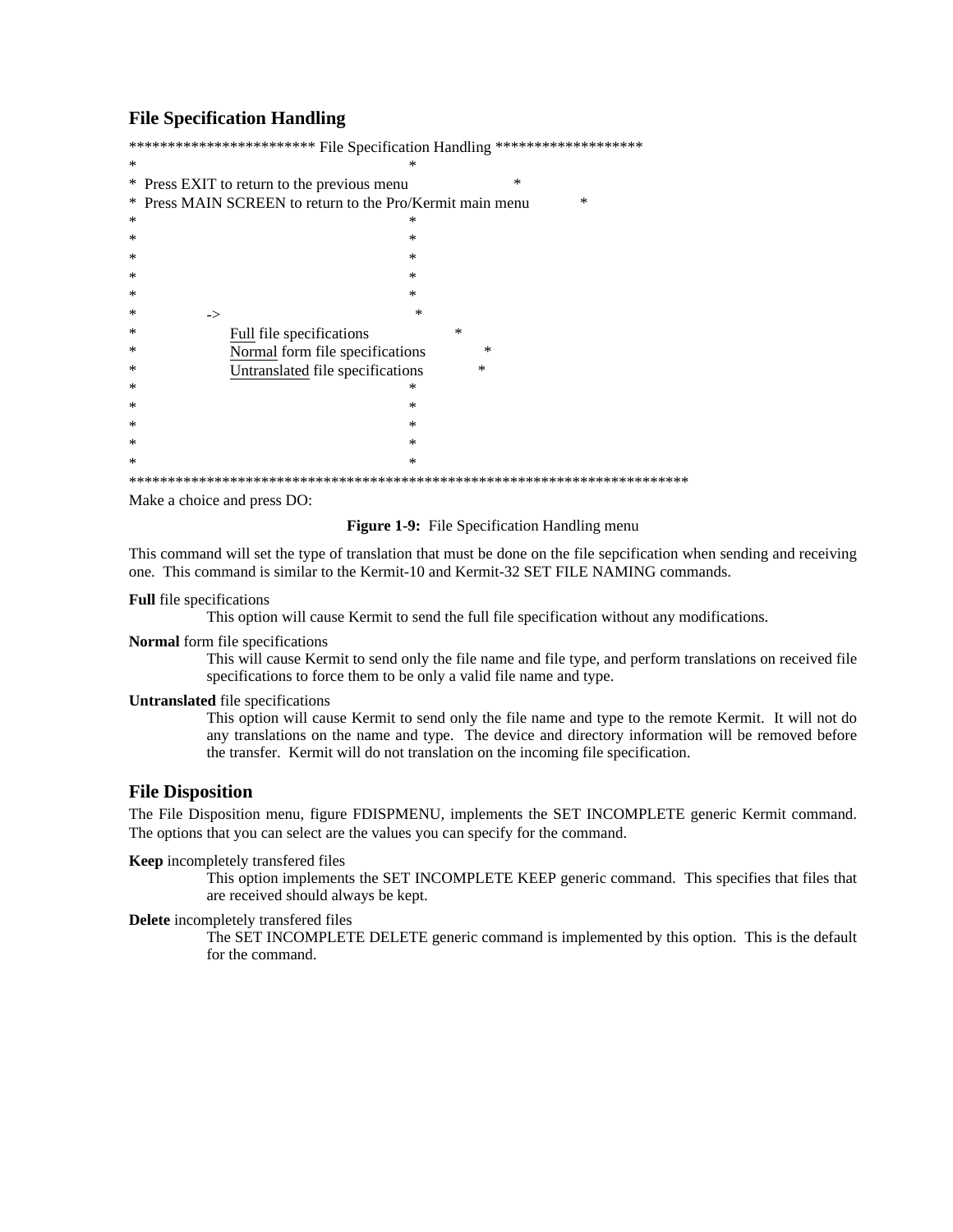|        | ******************************** File Disposition ************************ |  |  |  |
|--------|----------------------------------------------------------------------------|--|--|--|
| $\ast$ |                                                                            |  |  |  |
|        | $\ast$<br>* Press EXIT to return to the previous menu                      |  |  |  |
| ∗      | Press MAIN SCREEN to return to the Pro/Kermit main menu<br>*               |  |  |  |
| ∗      | ∗                                                                          |  |  |  |
| ∗      | $\ast$                                                                     |  |  |  |
| ∗      | $\ast$                                                                     |  |  |  |
| ∗      | $\ast$                                                                     |  |  |  |
| ∗      | $\ast$                                                                     |  |  |  |
| ∗      | *                                                                          |  |  |  |
| ∗      | ×<br>$\rightarrow$                                                         |  |  |  |
| ∗      | Keep incompletely transfered files<br>$\ast$                               |  |  |  |
| ∗      | Delete incompletely transfered files<br>*                                  |  |  |  |
| ∗      | ∗                                                                          |  |  |  |
| ∗      | $\ast$                                                                     |  |  |  |
| ∗      | $\ast$                                                                     |  |  |  |
| ∗      | $\ast$                                                                     |  |  |  |
| $\ast$ | ∗                                                                          |  |  |  |
|        |                                                                            |  |  |  |

Make a choice and press DO:

Figure 1-10: File Disposition menu

# **File mode**

| ********************************* Set File mode ************************** |                                                                                                                                                                                                                                                                                                                                    |        |  |
|----------------------------------------------------------------------------|------------------------------------------------------------------------------------------------------------------------------------------------------------------------------------------------------------------------------------------------------------------------------------------------------------------------------------|--------|--|
| ∗                                                                          | ∗                                                                                                                                                                                                                                                                                                                                  |        |  |
|                                                                            | * Press EXIT to return to previous menu                                                                                                                                                                                                                                                                                            | $\ast$ |  |
|                                                                            | * Press MAIN SCREEN to return to the Pro/Kermit main menu                                                                                                                                                                                                                                                                          | $\ast$ |  |
| ∗                                                                          | ∗                                                                                                                                                                                                                                                                                                                                  |        |  |
| ∗                                                                          | $\ast$                                                                                                                                                                                                                                                                                                                             |        |  |
| ∗                                                                          | $\ast$                                                                                                                                                                                                                                                                                                                             |        |  |
| $\ast$                                                                     | $\ast$                                                                                                                                                                                                                                                                                                                             |        |  |
| ∗                                                                          | $\ast$                                                                                                                                                                                                                                                                                                                             |        |  |
| ∗                                                                          | $\ast$<br>->                                                                                                                                                                                                                                                                                                                       |        |  |
| ∗                                                                          | ∗<br>Ascii                                                                                                                                                                                                                                                                                                                         |        |  |
| ∗                                                                          | ∗<br>Binary                                                                                                                                                                                                                                                                                                                        |        |  |
| ∗                                                                          | <b>Block</b><br>$\ast$                                                                                                                                                                                                                                                                                                             |        |  |
| ∗                                                                          | Fixed<br>$\ast$                                                                                                                                                                                                                                                                                                                    |        |  |
| ∗                                                                          | $\ast$                                                                                                                                                                                                                                                                                                                             |        |  |
| ∗                                                                          | $\ast$                                                                                                                                                                                                                                                                                                                             |        |  |
| $\ast$                                                                     | $\ast$                                                                                                                                                                                                                                                                                                                             |        |  |
| $\ast$                                                                     | ∗                                                                                                                                                                                                                                                                                                                                  |        |  |
|                                                                            |                                                                                                                                                                                                                                                                                                                                    |        |  |
|                                                                            | $\mathbf{v}$ $\mathbf{v}$ $\mathbf{v}$ $\mathbf{v}$ $\mathbf{v}$ $\mathbf{v}$ $\mathbf{v}$ $\mathbf{v}$ $\mathbf{v}$ $\mathbf{v}$ $\mathbf{v}$ $\mathbf{v}$ $\mathbf{v}$ $\mathbf{v}$ $\mathbf{v}$ $\mathbf{v}$ $\mathbf{v}$ $\mathbf{v}$ $\mathbf{v}$ $\mathbf{v}$ $\mathbf{v}$ $\mathbf{v}$ $\mathbf{v}$ $\mathbf{v}$ $\mathbf{$ |        |  |

Make choice and press DO:

## Figure 1-11: File Mode menu

The File Mode menu, figure FMODMENU, implement one of the SET FILE generic Kermit commands. This menu is used to sent the type of file that Kermit is dealing with, for more information on file types, see the section on Text and Binary files.

Ascii This is the default for this command.

**Binary** File type BINARY is for non-text files. Note that binary files which are generated on a P/OS system cannot be transferred to another VMS system without losing file attributes. This means that (for example), an .EXE file cannot be transmitted with Pro/Kermit. (This problem should be resolved in a future verison of Kermit).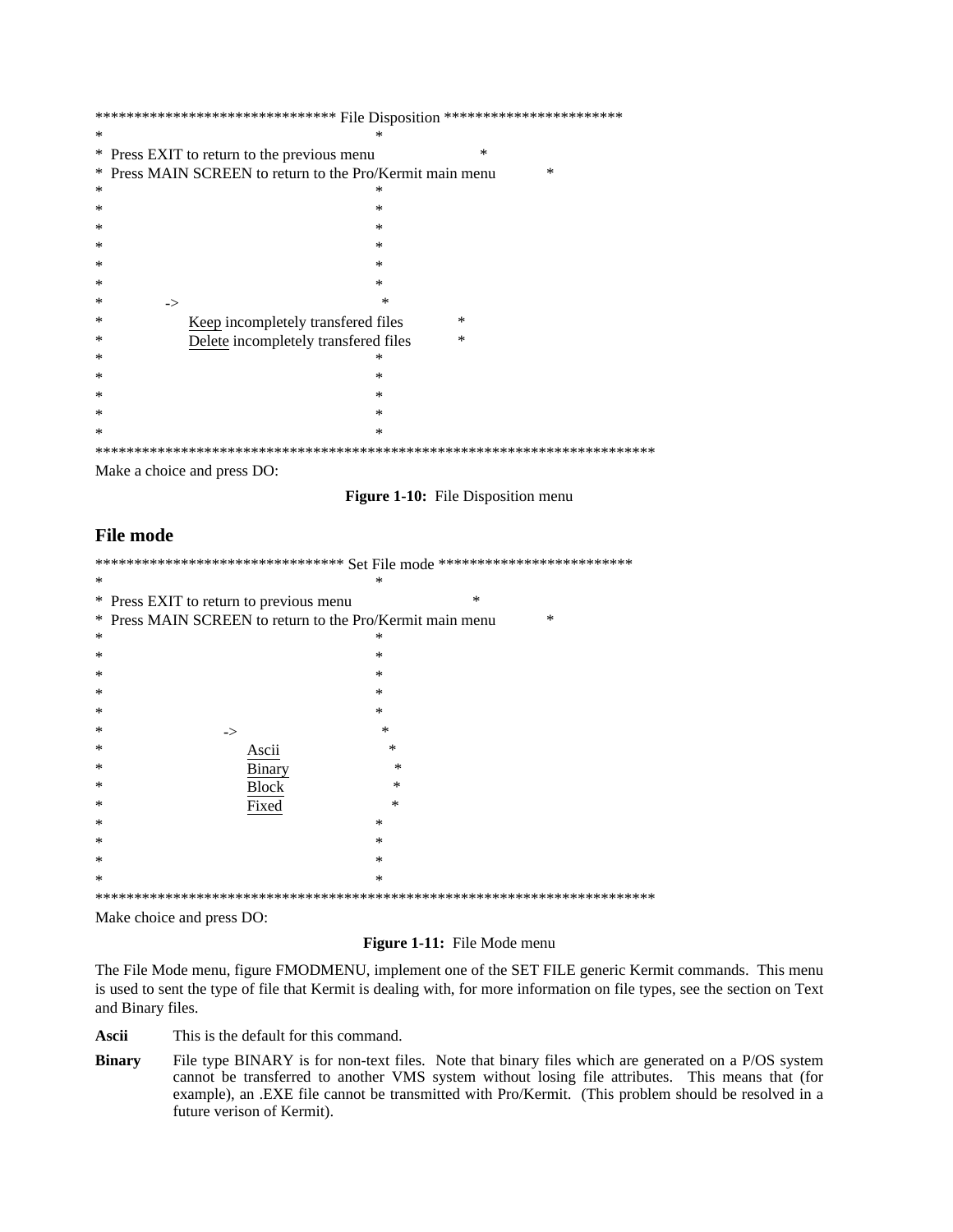# **Block**

**Fixed** 

# **Terminal Emulation Parameters**

|        | ************************ Terminal Emulation Parameters ***************** |  |  |  |
|--------|--------------------------------------------------------------------------|--|--|--|
| ∗      | ∗                                                                        |  |  |  |
|        | ∗<br>* Press EXIT to return to the previous menu                         |  |  |  |
|        | * Press MAIN SCREEN to return to the Pro/Kermit main menu<br>$\ast$      |  |  |  |
| ∗      | ∗                                                                        |  |  |  |
| $\ast$ | $\ast$                                                                   |  |  |  |
| ∗      | $\ast$                                                                   |  |  |  |
| ∗      | $\ast$                                                                   |  |  |  |
| ∗      | $\ast$<br>->                                                             |  |  |  |
| ∗      | $\ast$<br>Local echo<br>(On/Off)                                         |  |  |  |
| ∗      | $\ast$<br>$^{\wedge}Q(21)$<br>Turn around                                |  |  |  |
| ∗      | $\ast$<br><b>Escape Character</b><br>$\wedge$ (34)                       |  |  |  |
| ∗      | *<br>IBM - Flag<br>(On/Off)                                              |  |  |  |
| ∗      | ∗<br>Transparent function keys (On/Off)                                  |  |  |  |
| ∗      | *<br>7-Bit character codes<br>(On/Off)                                   |  |  |  |
| ∗      | ∗                                                                        |  |  |  |
| ∗      | *                                                                        |  |  |  |
| ∗      | $\ast$                                                                   |  |  |  |
|        |                                                                          |  |  |  |

Make a selection and press DO:

### Figure 1-12: Terminal Emulation Parameters menu

Local echo The default is off.

#### **Turn around**

The default character is Control-Q (Octal 21).

#### **Escape Character**

The default character is Control- $\setminus$  (Octal 34).

IBM - Flag The default is off.

**Transparent function keys** 

The default is off.

**7-Bit** character codes

The default is on.

# 1.4.1. Parity menu

Making a selection from the Parity menu, figure PARMENU, is equivalent to issuing the "SET PARITY" command to a generic Kermit. If you were to select the **Space** option in this menu, it would be equivalent to issuing the generic command "SET PARITY SPACE", or selecting None would be equivalent to "SET PARITY NONE".

Even Selecting this option is equivalent to giving the "SET PARITY EVEN" generic Kermit command.

Selecting this option is equivalent to giving the "SET PARITY NONE" generic Kermit command. This **None** is the default.

**Mark** Selecting this option is equivalent to the "SET PARITY MARK" generic Kermit command.

Odd Selecting this option is equivalent to the "SET PARITY ODD" generic Kermit command.

**Space** Selecting this option is equivalent to the "SET PARITY SPACE" generic Kermit command.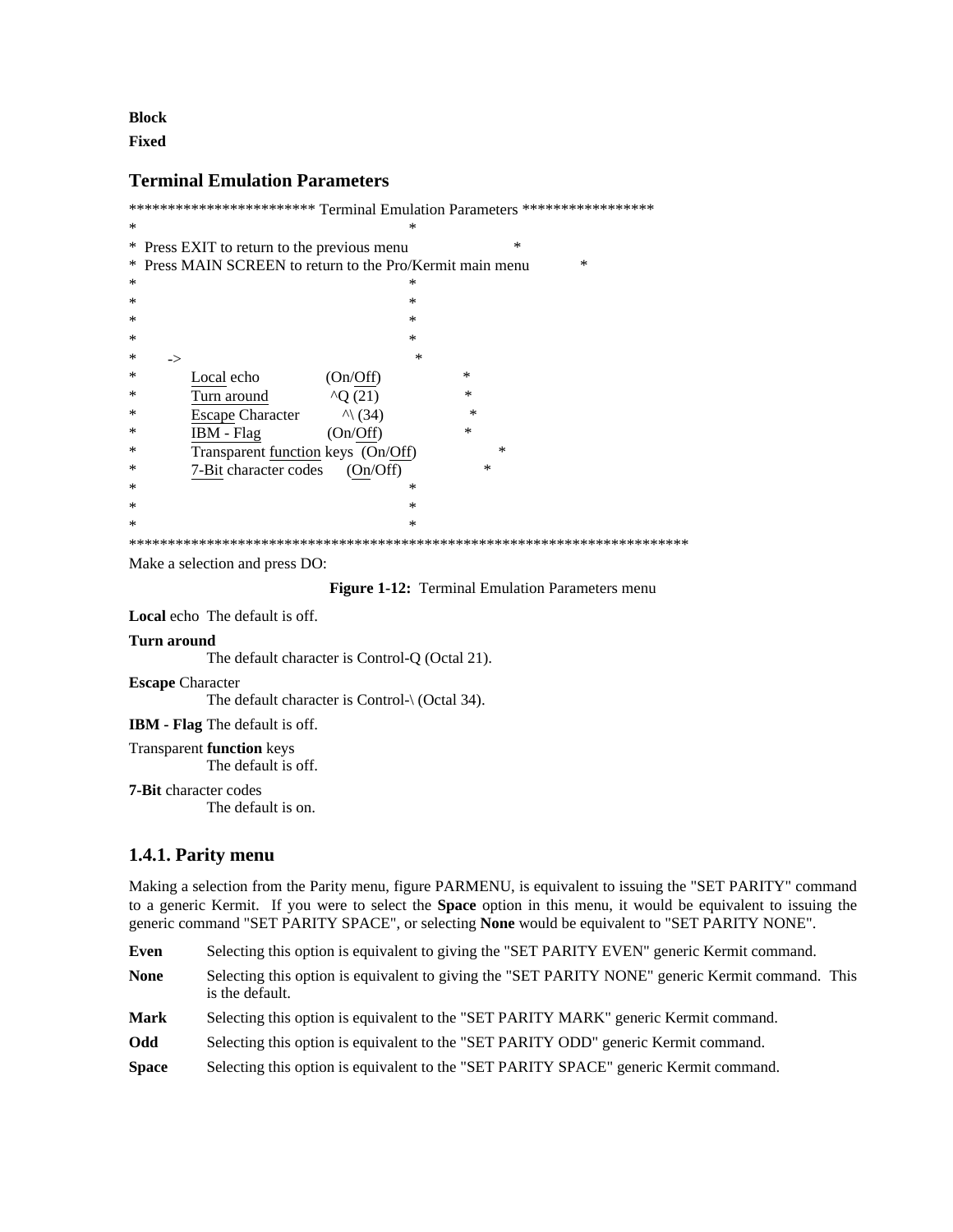|   | *********************************** $\operatorname{Set}$ Parity *************************** |  |  |  |
|---|---------------------------------------------------------------------------------------------|--|--|--|
| ∗ | ∗                                                                                           |  |  |  |
|   | $\ast$<br>* Press EXIT to return to previous menu                                           |  |  |  |
|   | * Press MAIN SCREEN to return to the Pro/Kermit main menu<br>$\ast$                         |  |  |  |
| ∗ | ∗                                                                                           |  |  |  |
| * | *                                                                                           |  |  |  |
| ∗ | $\ast$                                                                                      |  |  |  |
| ∗ | $\ast$                                                                                      |  |  |  |
| ∗ | $\ast$<br>->                                                                                |  |  |  |
| ∗ | *<br>Even                                                                                   |  |  |  |
| ∗ | None<br>$\ast$                                                                              |  |  |  |
| ∗ | Mark<br>$\ast$                                                                              |  |  |  |
| ∗ | Odd<br>*                                                                                    |  |  |  |
| ∗ | Space<br>$\ast$                                                                             |  |  |  |
| ∗ | ∗                                                                                           |  |  |  |
| ∗ | ∗                                                                                           |  |  |  |
| ∗ | $\ast$                                                                                      |  |  |  |
| * | $\ast$                                                                                      |  |  |  |
|   |                                                                                             |  |  |  |

Make a selection and press DO:

Figure 1-13: Set Parity menu

# **Set Line Characteristics**

| *************************** Set Line Characteristics ******************* |                                                                |  |  |
|--------------------------------------------------------------------------|----------------------------------------------------------------|--|--|
| $\ast$                                                                   | ∗                                                              |  |  |
|                                                                          | $\ast$<br>* Press EXIT to return to previous menu              |  |  |
|                                                                          | * Press MAIN SCREEN to return to the Pro/Kermit main menu<br>× |  |  |
| $\ast$                                                                   | ∗                                                              |  |  |
| ∗                                                                        | ∗                                                              |  |  |
| ∗                                                                        | $\ast$                                                         |  |  |
| ∗                                                                        | $\ast$                                                         |  |  |
| ∗                                                                        | $\ast$                                                         |  |  |
| ∗                                                                        | $\ast$<br>Receive speed (baud)<br>9600.                        |  |  |
| ∗                                                                        | $\ast$<br>Transmit speed (baud)<br>9600.                       |  |  |
| ∗                                                                        | ∗<br>None<br>Parity                                            |  |  |
| ∗                                                                        | ∗<br>XON/XOFF flow control<br>(ENABLED, DISABLED)              |  |  |
| ∗                                                                        | $\ast$<br>No modem, hard-wired line<br>Modem type              |  |  |
| ∗                                                                        | $^{\ast}$                                                      |  |  |
| $\ast$                                                                   | $\ast$                                                         |  |  |
| $\ast$                                                                   | ∗                                                              |  |  |
| ∗                                                                        | $\ast$                                                         |  |  |
| *********************************<br>******************************      |                                                                |  |  |

Make a choice and press DO:

# Figure 1-14: Set Line Characteristics menu

The Set Line Characteristics menu, figure LINEMENU, will allow you to change the communications port parameters. These parameters currently include the receive and transmit speeds, the flow control (XON/XOFF) processing and the type of parity to use.

Receive speed (baud)

This option will allow you to change the speed that the Professional receives characters at over the communications port. The default receive speed is 1200 baud.

#### Transmit speed (baud)

Selection of this option will allow you to change the transmit speed of the communications port. The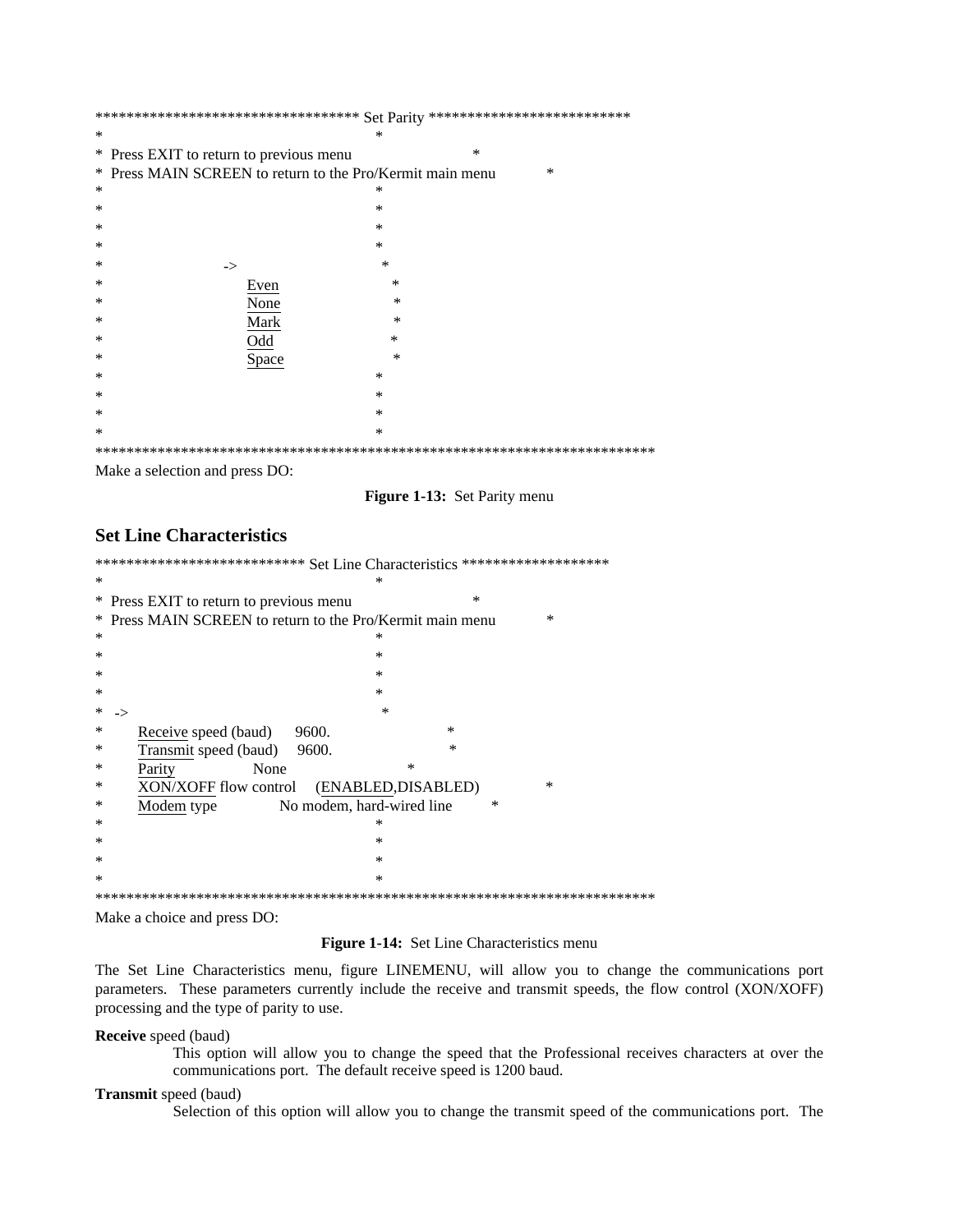default for the communications port is 1200 baud.

Parity This option allows you to set the type of parity checking that is done for characters received and the type that is added to characters sent. The default is no parity (None).

#### **XON/XOFF** flow control

The default is **ENABLED**.

**Modem** type

The default is "No modem, hard-wired line". This parameter should not be changed even if you are using a modem.

## **Setting - Line Characteristics**

\*\*\*\*\*\*\*\*\*\*\*\*\*\*\*\*\*\*\*\*\*\*\*\*\*\*\*\*\*\* Line Characteristics \*\*\*\*\*\*\*\*\*\*\*\*\*\*\*\*\*\*\*\*\*\* s. \* Press EXIT to return to the previous menu \* Press MAIN SCREEN to return to the Pro/Kermit main menu  $\ast$  $\ast$  $\ast$  $\ast$  $\ast$  $\ast$  $\ast$  $\rightarrow$ × Set default line characteristics  $\ast$  $\ast$ Set current line characteristics  $\ast$ Reset current line characteristics to defaults  $\ast$  $\ast$ ×  $\ast$  $\ast$  $\ast$  $\ast$ 

Make a choice and press DO:

#### Figure 1-15: Line Characteristics menu

Pro/Kermit will allow you to set the default communications line parameters. The Line Characteristics menu, figure LCHARMENU, will allow you to modify the default values, the current values or reset the current values from the stored defaults. The default values are kept in a binary file on the Professional.

#### Set default line characteristics

Selection of this option will cause the default line characteristics to be modified. The next menu that will be displayed is the Set Line Characteristics menu, figure 1-14.

#### Set current line characteristics

Selecting this option will cause the current line characteristics to be modified. The next menu will be the Set Line Characteristics menu, figure 1-14, with the current parameters being displayed.

#### **Reset** current line characteristics to defaults

Selecting this option will cause the current line characterics to be reset to the defaults.

## **Setting - Modem type**

The modem type should be set to "No modem, hard-wired line. It should never be changed to something else.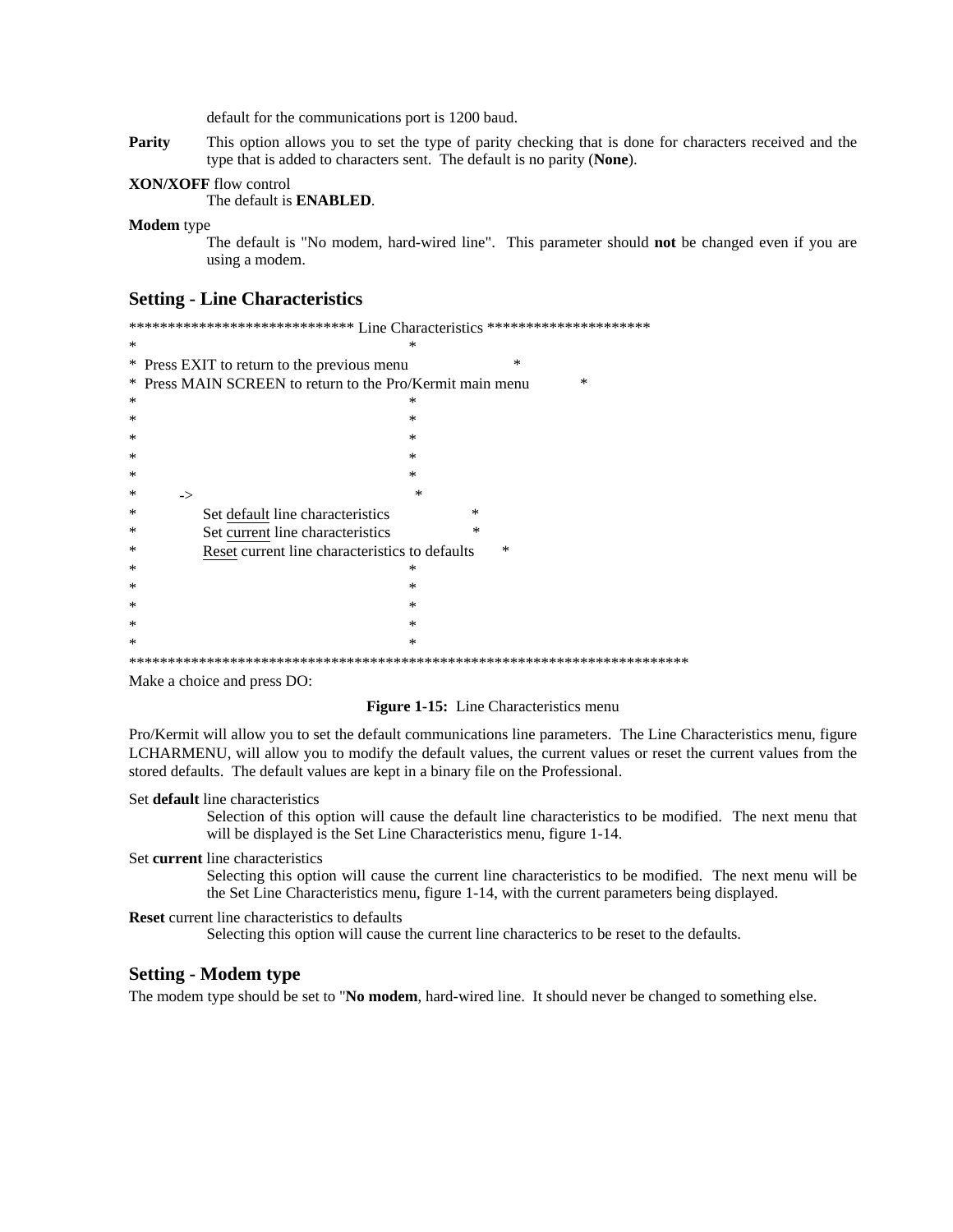| ********************************* Set modem type ************************* |                                                                |  |  |
|----------------------------------------------------------------------------|----------------------------------------------------------------|--|--|
| ∗                                                                          |                                                                |  |  |
|                                                                            | ∗<br>* Press EXIT to return to the previous menu.              |  |  |
|                                                                            | * Press MAIN SCREEN to return to the Pro/Kermit main menu<br>∗ |  |  |
| ∗                                                                          | ∗                                                              |  |  |
| ∗                                                                          | ∗                                                              |  |  |
| ∗                                                                          | ∗                                                              |  |  |
| ∗                                                                          | $^\ast$                                                        |  |  |
| ∗                                                                          | ×<br>->                                                        |  |  |
| ∗                                                                          | ∗<br>No modem, hard-wired line                                 |  |  |
| ∗                                                                          | USFSK-0300 baud Bell 103J<br>×                                 |  |  |
| ∗                                                                          | CCITTV.21 - 0300 baud European<br>$\ast$                       |  |  |
| ∗                                                                          | CCITTV.23 Mode 1 - 75/0300 split<br>*                          |  |  |
| ∗                                                                          | $\ast$<br>CCITTV.23 Mode 2 - 75/01200 split                    |  |  |
| ∗                                                                          | <b>DPSK</b> - 1200 baud Bell 212<br>*                          |  |  |
| ∗                                                                          | ∗                                                              |  |  |
| ∗                                                                          | ∗                                                              |  |  |
| ∗                                                                          | *                                                              |  |  |
|                                                                            |                                                                |  |  |

Make a choice and press DO:

Figure 1-16: Set modem type menu

# **Setting - Block Check Characters**

|   | **************************** Block Check Characters ******************** |  |  |  |
|---|--------------------------------------------------------------------------|--|--|--|
| ∗ | $\ast$                                                                   |  |  |  |
|   | $\ast$<br>* Press EXIT to return to the previous menu                    |  |  |  |
| ∗ | Press MAIN SCREEN to return to the Pro/Kermit main menu<br>∗             |  |  |  |
| ∗ | ∗                                                                        |  |  |  |
| ∗ | $\ast$                                                                   |  |  |  |
| ∗ | $\ast$                                                                   |  |  |  |
| ∗ | $\ast$                                                                   |  |  |  |
| ∗ | $\ast$                                                                   |  |  |  |
| ∗ | $\ast$<br>$\rightarrow$                                                  |  |  |  |
| ∗ | 1 character checksum<br>$\ast$                                           |  |  |  |
| ∗ | $\ast$<br>2 character checksum                                           |  |  |  |
| ∗ | 3 character CRC-CCITT<br>∗                                               |  |  |  |
| ∗ | $\ast$                                                                   |  |  |  |
| ∗ | $\ast$                                                                   |  |  |  |
| ∗ | $\ast$                                                                   |  |  |  |
| ∗ | $\ast$                                                                   |  |  |  |
| ∗ | $\ast$                                                                   |  |  |  |
|   |                                                                          |  |  |  |

Make a choice and press DO:

Figure 1-17: Block Check Characters menu

The Block Check Characters menu, figure CHKMENU, will allow you to set the check characters that are used in the messages that are sent and received. This menu implements the generic command "SET BLOCK-CHECK".

1 character checksum

This option implements the SET BLOCK-CHECK 1-CHARACTER-CHECKSUM generic command. This is the default for the SET BLOCK-CHECK.

2 character checksum

This option implements the SET BLOCK-CHECK 2-CHARACTER-CHECKSUM generic command.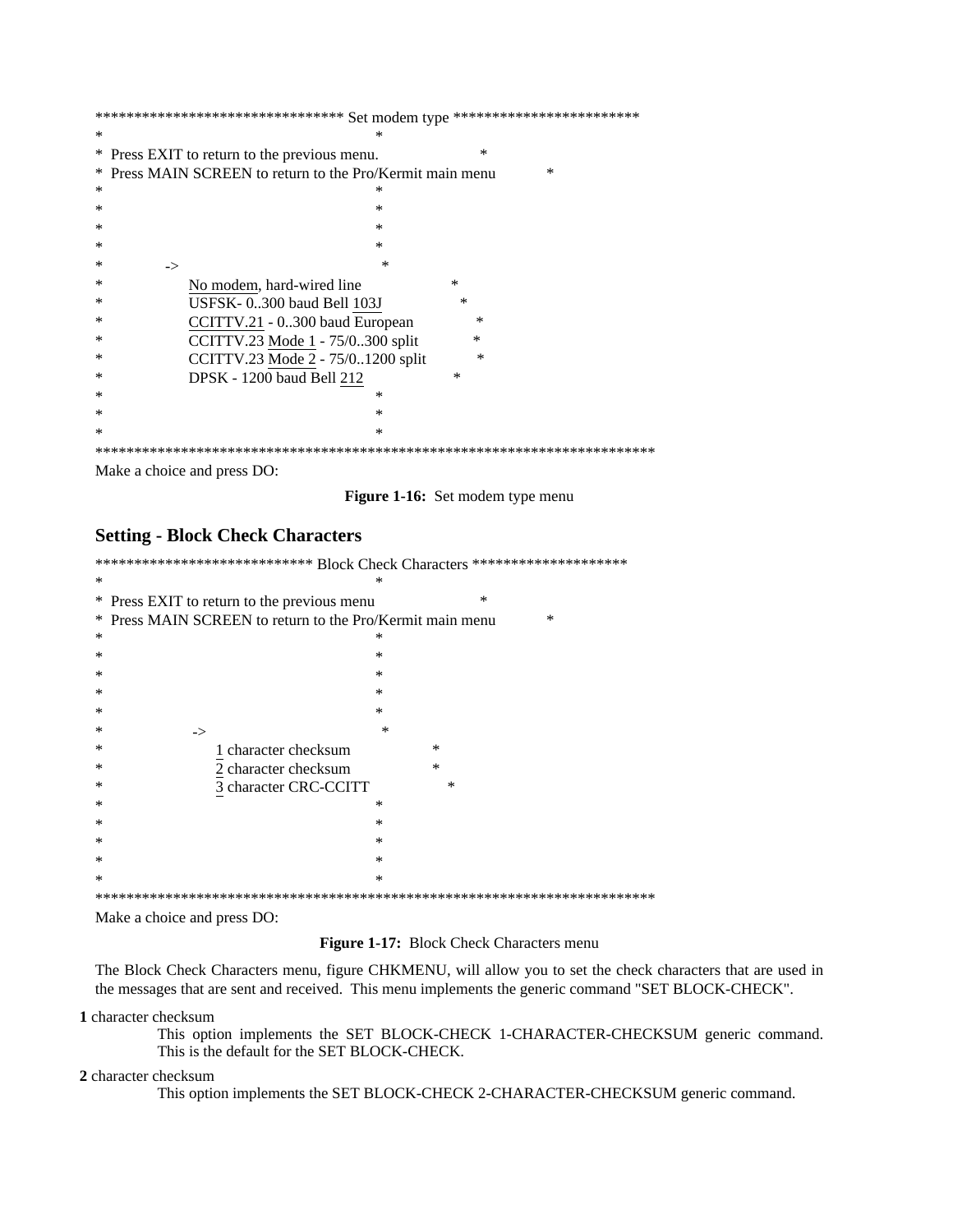#### 3 character CRC-CCITT

This option implements the SET BLOCK-CHECK 3-CHARACTER-CRC generic command.

# **P/OS Services**

|   | ********************************* $\mathrm{P/OS}$ $\mathrm{S}$ ervices ************************* |  |  |
|---|--------------------------------------------------------------------------------------------------|--|--|
| * | ∗                                                                                                |  |  |
| * | $\ast$                                                                                           |  |  |
| ∗ | ∗<br>Press EXIT or MAIN SCREEN to return to the Pro/Kermit main menu.                            |  |  |
| ∗ | ∗                                                                                                |  |  |
| ∗ | $\ast$                                                                                           |  |  |
| ∗ | $\ast$                                                                                           |  |  |
| ∗ | $\ast$                                                                                           |  |  |
| ∗ | $\ast$<br>->                                                                                     |  |  |
| ∗ | $\ast$<br>Disk/diskette services                                                                 |  |  |
| ∗ | $\ast$<br>File services                                                                          |  |  |
| ∗ | $\ast$<br>Print services                                                                         |  |  |
| ∗ | ∗<br>View Message/Status                                                                         |  |  |
| ∗ | P/OS Set-Up<br>∗                                                                                 |  |  |
| ∗ | $\ast$                                                                                           |  |  |
| ∗ | $\ast$                                                                                           |  |  |
| ∗ | *                                                                                                |  |  |
| ∗ | ∗                                                                                                |  |  |
|   |                                                                                                  |  |  |

Make a choice and press DO:

# Figure 1-18: P/OS Services menu

Pro/Kermit will allow you to enter into any of the normal P/OS services that can be found in the P/OS Main Menu. The P/OS Services menu, figure POSMENU, lists the different services that are available. The P/OS Services menu will be displayed when you choose the "P/OS services" from the Kermit Main menu, figure 1-1.

The P/OS services that are available are:

#### **Disk**/diskette services

This will enter the normal disk/diskette services. You can initialize diskettes, install applications, copy diskettes and the other various functions normally found in this menu.

#### File services

Provides access to the normal file services on the Professional-350. This will allow you to delete, rename, copy files, purge old versions of a file and the other functions associated with the file services.

#### **Print** services

Provides access to the P/OS Print services. This will allow you to print files after you have transfered them.

## View messages/status

Will provide access to the message board and the disk drive status information.

#### P/OS setup

Displays the Setup menu that you normally get when you have pressed the SET-UP key when in the P/OS Main Menu. This will allow you to change the date/time of the machine, key click and other features.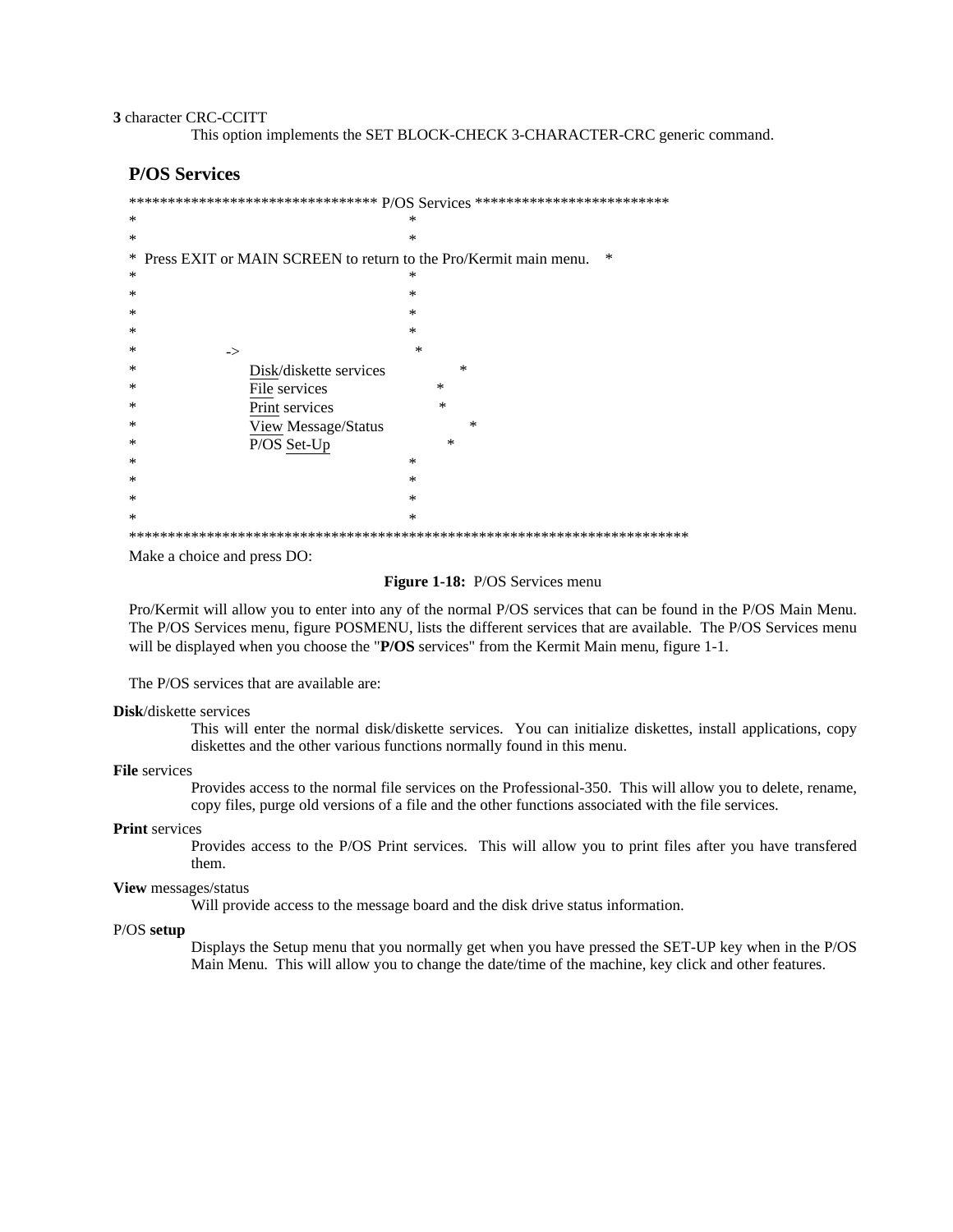# **Transfer task active menu**

| *********************** Pro/Kermit transfer task is active *************** |        |  |  |
|----------------------------------------------------------------------------|--------|--|--|
| ∗                                                                          | $\ast$ |  |  |
| ∗                                                                          | ∗      |  |  |
| Press MAIN SCREEN or EXIT to return to P/OS<br>$\ast$                      | $\ast$ |  |  |
| ∗                                                                          | ∗      |  |  |
| ∗                                                                          | $\ast$ |  |  |
| ∗                                                                          | $\ast$ |  |  |
| ∗                                                                          | $\ast$ |  |  |
| ∗                                                                          | $\ast$ |  |  |
| ∗                                                                          | $\ast$ |  |  |
| ∗<br>$\rightarrow$                                                         | $\ast$ |  |  |
| Abort file transfer task<br>∗                                              | $\ast$ |  |  |
| ∗<br>Resume transfer status typeout                                        | $\ast$ |  |  |
| ∗                                                                          | ∗      |  |  |
| ∗                                                                          | $\ast$ |  |  |
| ∗                                                                          | $\ast$ |  |  |
| ∗                                                                          | $\ast$ |  |  |
| ∗                                                                          | *      |  |  |
|                                                                            |        |  |  |

Make a choice and press DO:

#### Figure 1-19: Active transfer menu

When Pro/Kermit is asked to perform a function that requires the communications port (XKO:), it will first determine if it is currently in use. (It could be left in use by pressing the MAIN SCREEN key when a transfer is active.) If the port is active, the menu shown in figure ACTMENU will be displayed.

When this menu is displayed, you have three choices:

- 1. You can press either the MAIN SCREEN or EXIT key to return to P/OS.
- 2. You can choose the **Abort** option, which will cause the currently active transfer to be aborted.
- 3. You can choose the Resume option, which will resume typing the transfer information for the currently active transfer. Once the currently active transfer completes the operation that you requested before this menu was displayed will be started.

# 1.5. Installation

There are two different ways to install Pro/Kermit. The first and the easiest, is to obtain a version on a floppy disk that can be directly installed on your machine. The more difficult way is to downline load Pro/Kermit from a host system.

# **From a floppy**

If you have obtained a floppy with Pro/Kermit, you can install it using the Disk/Diskette services from the P/OS main menu. The following steps will allow you to install Pro/Kermit on your machine.

- 1. You begin the installation by inserting the Pro/Kermit floppy, into either of the floppy drives on the PRO-350.
- 2. After the floppy has been inserted into the drive select "Disk/diskette services" from the P/OS main menu.
- 3. The "Disk/Diskette Services Menu" should now be displayed on the screen. Select the "Install application" entry from the menu. You will be notified that P/OS is locating the application.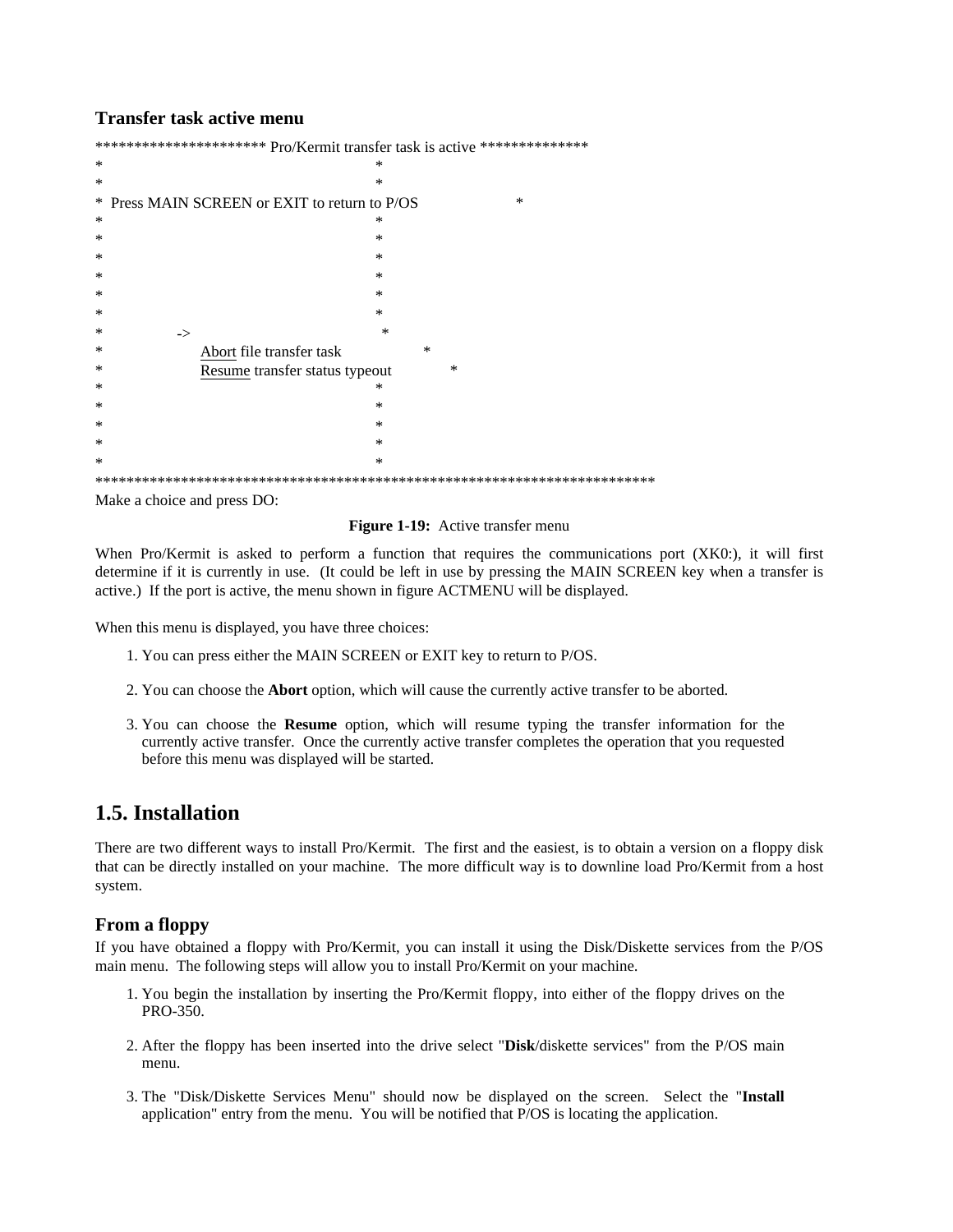- 4. P/OS will list the applications that can be installed on your machine the "Application Installation Menu" should be displayed. The application from the floppy should be "Pro/Kermit version 1.0". You should select this application from the menu.
- 5. The "Application Group Menu" will now be displayed on the screen. You should position the arrow to the group in which you would like Pro/Kermit installed in and press the DO key.
- 6. The "Application Group/Name Change Form" will now be displayed on the screen. This form will allow you to change the name of the group or the name of the application that you are installing. If you do not want to change the name you can just press DO and the Pro/Kermit installation will start. Otherwise you can modify the names as you wish and the press DO to start the Pro/Kermit installation.
- 7. If you have enough disk space on your machine Pro/Kermit should successfully install with no problems. Once it is installed you can run it from the menu in which you have installed it.

# **From a hexified version**

The following will take about two hours at 1200 baud. Much of the time will be spent waiting for the computer so this will be a good time to read the Pro/Kermit documentation. You will be needed at various times throughout the process so don't stray too far from the computer.

Note that this procedure assumes that you do not have any communications program available on your PRO, and therefore do not have any other method of getting the files to your PRO. It is also assumed that you do not have any way to change the default parameters for the communications port. This requires that the bootstrap be done at 1200 baud, eight-bit characters, one stop bit and no parity.

The procedure to bootstrap Pro/Kermit to the Professional is as follows:

- 1. First make sure that the 'Caps Lock' indicator is lighted on the Professional's keyboard. This will prevent any problems with case sensitive input.
- 2. On the Professional, choose the "**Disk**/diskette services" option from the Professional's Main Menu. Insert a blank diskette in drive one and choose "**Initialize** diskette". Select "**DISKETTE1**" from the menu and then enter 'KERMIT' for the volume name. Now choose "**Create** directory" and create two directories. One called 'KERMIT' and one called 'ZZKERMIT' on the floppy (This is done by pressing the ADDITIONAL OPTIONS key, choosing "**Create** a directory on a different volume" and then selecting the KERMIT volume). When this is done choose "**Specify** new current directory" and select KERMIT on the KERMIT volume (the floppy).
- 3. Next press MAIN SCREEN to return to the Main Menu and choose "**PRO/BASIC Version 1.2**" (or a version later than 1.2). In Basic type in the Basic loader program (leave out the REMs so that the program will execute faster). Once this is done type 'SAVE LOAD'.
- 4. Call and login to the mainframe on which Pro/Kermit resides. If you have PRO/BASIC V1.2 or later and have a 1200 baud line (the default baud rate when PRO/BASIC starts, then you can type in the terminal emulator program given at the end of this document (don't forget to type 'NEW' and also save it using the command 'SAVE PROTERM'). If you do not have version 1.2 or later of PRO/BASIC, you will not be able to use the basic terminal emulator. You will also need to bootstrap Pro/Kermit over the printer port rather than the communications port. This is because earlier versions of PRO/BASIC were not capable of performing I/O to the communications port.
- 5. Tell the host not to echo characters. If the loader program will be using the printer port then set the line speed on the host to be no more then 1200 baud (reset your terminal if necessary). The commands to do this for a DECsystem-10 are:

SET TTY NOECHO

SET TTY SPEED 1200

Next compile and execute PROBOOT.FOR on the host. When this executes it will ask you for a file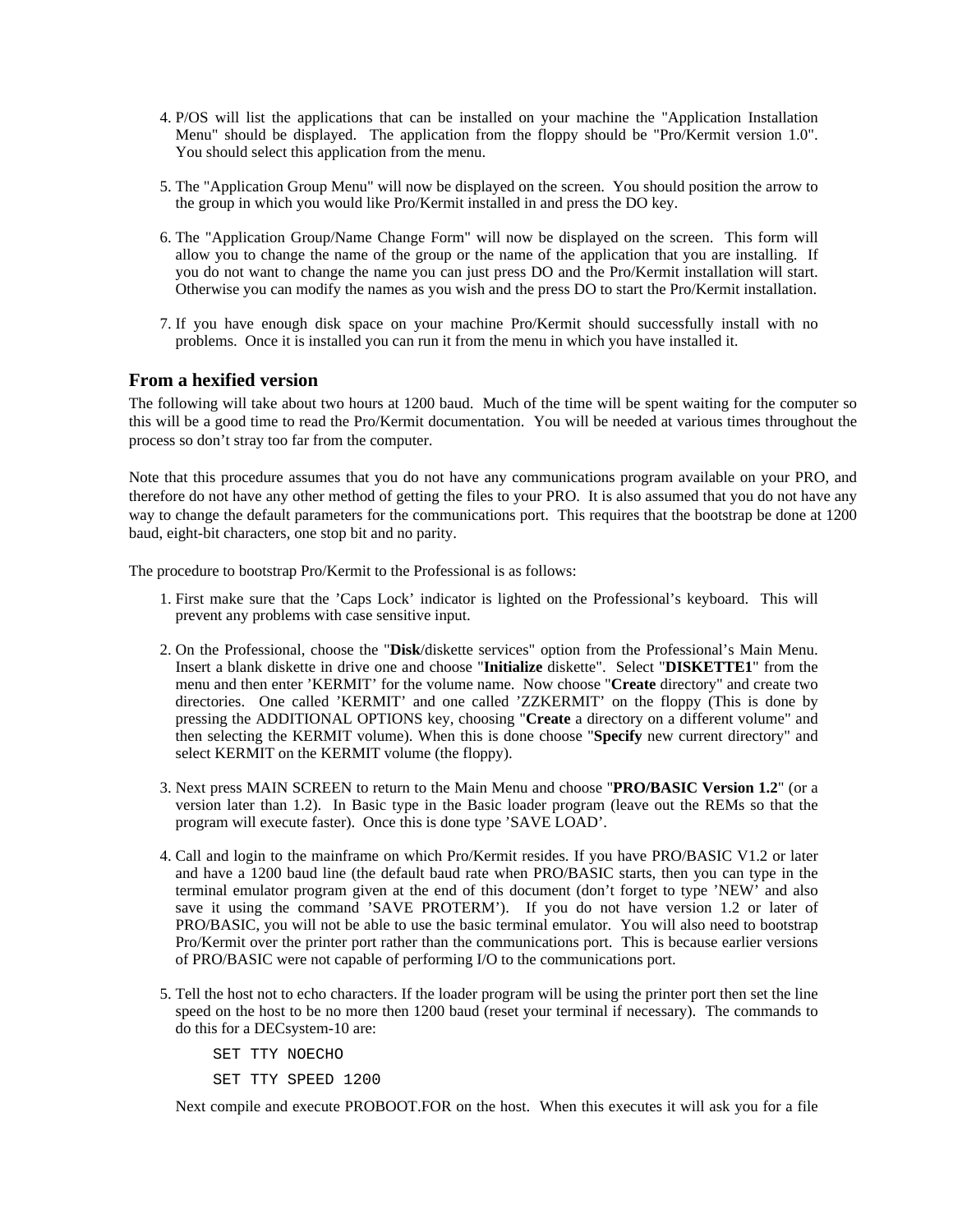name. Respond with the name 'PROLOAD.HEX'. This will be used along with LOAD.BAS on the Professional to create the LOAD.TSK program. Once PROBOOT is executing on the mainframe, give control back to the Professional (if you are using a terminal emulator on the PRO) or connect the modem or hard-wired line to the printer port or communications port depending on which you have decided to use.

- 6. If you have chosen to use the printer port there are a few things you will need to do. You will need a special cable to connect the printer port on the Professional to a modem or hard-wired line. The normal printer cable provides a female RS-232 25 pin D connector which is a DCE (data communications equipment) interface. This is intended to connect to a DTE (data terminal equipment) interface, which is what is provided on a printer. Since the communications port (and most terminals) also provide DTE interfaces, while modems provide DCE interfaces, a null modem must be provided between the printer cable and the modem or hard-wired line. It is also possible to construct a cable which plugs directly into the printer port connector on the back of the Professional which can connect to a modem or hard-wired line. See the technical manual on the Professional for the pin configuration of the printer port connector.
- 7. The Professional must be told the speed at which the printer port should operate. If you have the PRO/Tool kit you can enter it and type:

SET TERM TT2:/SPEED=1200/NOECHO

If you do not have the PRO/Tool kit but you have version 2.0 of P/OS or later you can go into Print Services and choose '**Set** printer characteristics', set the printer type to 'Other', press Addtnl Option and set the baud rate to the correct value. If you use Print Services to set the baud rate, make sure that you print a file that contains at least a carriage return (but not much more) or else the baud rate will not actually be set. It is only set when a file is printed. If you do not have either the Tool kit or P/OS 2.0, you will have to run the bootstrap process at 4800 baud. This is not very reliable, since the PRO/BASIC program cannot always keep up with the data.

- 8. Next enter PRO/BASIC and type 'RUN LOAD' on the Professional. This will create a file called LOAD.TSK that will do all the rest of the work. It will first type out around seven lines of the alphabet from A to Y. This tells you that the program is really doing something. When the BASIC program finishes, press the EXIT key to return to the Main Menu.
- 9. Connect to the main frame host and press a few carriage returns. This will exit from the FORTRAN program (if pressing return does not work, try pressing control-C a few times). Now execute PROBOOT.FOR again. This time when it asks you for a file name, respond with the name 'PROKRM.HEX'. This will be used along with LOAD.TSK on the Professional to load the rest of the files that are needed to run Pro/Kermit.
- 10. Next enter either PRO/DCL or the PRO/Tool kit and type:

Copy/CONTiguous LOAD.TSK LOAD.TSK

This will create an executable task image. At this point you may either leave the modem connected to the printer port (if it was hooked up to it before) or connect the modem to the communications port, (the communications port works slightly better and can operate at any speed your line can handle), it does not matter. If you use the communications port the program will ask you if the port is set correctly. If it is set correctly, then press 'Y' and the Return key; if not, press 'N' and the Return key and then choose the baud rate that your host is using.

- 11. Now type 'Run LOAD.TSK' from PRO/DCL or the PRO/Tool kit. It will ask you if you are using the communications port or the printer port (or a disk file which you are not). If you have the modem hooked up to the printer port press a '2' and press the Return key, otherwise you have the modem hooked up to the communications port and should press '1' and the Return key.
- 12. At this point the computer starts to do a lot of work. It will create every file you need. You will see many 'Y' on the screen. Each 'Y' means that a line was read in. Each 'N' means that a line was rejected and must be resent. This happens more often on a noisy line. A 'U' means that LOAD.TSK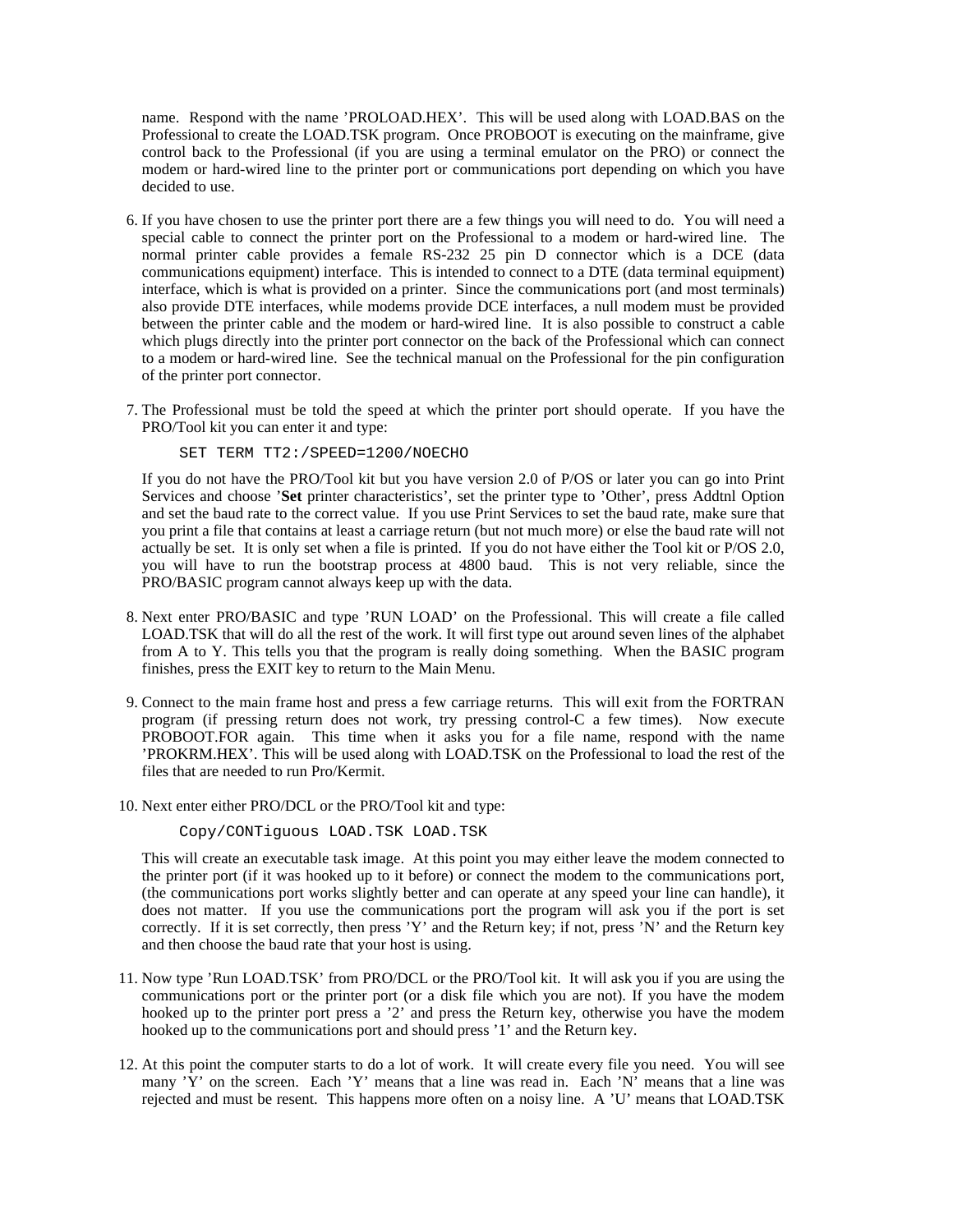does not recognize a command sent to it from the host. This should never happen but probably will not cause a problem if it does occur. You will also see about nine file names come up on the screen. These are the files that are being created.

- 13. When LOAD.TSK finishes, you will have a copy of Pro/Kermit on your floppy diskette. Now press the MAIN SCREEN key to return to the Main Menu. From here follow the instructions to install Pro/Kermit from a floppy.
- 14. Do not forget that you are still logged in on the host and must log out. This can be done through the CONNECT command in Pro/Kermit or the same way that you used to log in.

The Basic program for using the printer port on the PRO-350 is as follows: (The program should be typed in with all upper case letters!)

```
10 REM LOADER program for Pro/Kermit for printer port
20 HEX$="123456789ABCDEF"
30 OAD=0\FLAG%=0\TOT%=0
40 TOT1%=0\CTR%=0\NM%=-1
100 OPEN "LP:" FOR INPUT AS FILE #2%
110 OPEN "LP:" FOR OUTPUT AS FILE #3%
170 GOTO 200
180 INPUT #2%,A$\ GOTO 210
190 PRINT "N";\ PRINT #3,"N"\ INPUT #2%,A$\ GOTO 210
200 PRINT #3,"Y"\ INPUT #2%,A$
210 IF A$="" THEN FLAG%=FLAG%+1%\ IF FLAG%>4% THEN 1100 ELSE 180
220 FLAG%=0
230 IF MID$(A$,1%,1%)<>":" THEN A$=MID$(A$,2%,LEN(A$))\ GOTO 210
240 H$=MID$(A$,2%,2%)\ GOSUB 1200\LN%=H\ REM LENGTH OF DATA
250 REM FIND CHECKSUM OF ALL 8-BIT PAIRS
260 CHKSUM%=LN%
270 FOR L1%=4% TO (LN%+5%)*2% STEP 2%\H$=MID$(A$,L1%,2%)\ GOSUB 1200
280 CHKSUM%=CHKSUM%+H
290 NEXT L1%
300 CHKSUM%=CHKSUM%-256%*INT(CHKSUM%/256)
310 IF CHKSUM%<>0% THEN 190
320 IF MID$(A$,2%,6%)="000000" THEN 1100
330 H$=MID$(A$,8%,2%)\ IF H$<>"FC" THEN 380
340 H$=MID$(A$,10%,4%)\ GOSUB 1200\TOT1%=H*256%
350 DIM #1%,ARR%(TOT1%)
360 OPEN "LOAD.TSK" FOR OUTPUT AS FILE #1%, VIRTUAL
370 GOTO 490
380 GOSUB 1200\ IF H<>0 THEN 200\ REM CHECK FIELD TYPE
390 IF TOT1%=0 THEN PRINT "ERR - No length field"\ GOTO 1300
400 H$=MID$(A$,4%,4%)\ GOSUB 1200\OAD1=H\ REM ADDRESS TO LOAD AT
410 REM UNPACK ANY COMPRESSED NULLS
420 L%=0%\ FOR LP=OAD TO OAD1-1\ GOSUB 1000\ NEXT LP
430 OAD=OAD1
440 REM GET DATA AS 8-BIT VALUES & WRITE TO DISK (REPEAT LN% TIMES)
450 FOR L1%=10% TO LN%*2%+9% STEP 2%
460 H$=MID$(A$,L1%,2%)\ GOSUB 1200\L%=H\ GOSUB 1000
470 OAD=OAD+1
480 NEXT L1%
490 PRINT CHR$(CTR%+65%);\CTR%=CTR%+1%
495 IF CTR%>24% THEN CTR%=0%\ PRINT
500 GOTO 200
510 STOP
990 REM WRITE - PUT THE DATA INTO THE TASK FILE
1000 IF NM%=-1 THEN NM%=L%\ RETURN
1010 N=NM%+L%*256
1020 IF N>32767 THEN N=N-65536
1030 NB%=N
1040 ARR%(TOT%)=NB%
```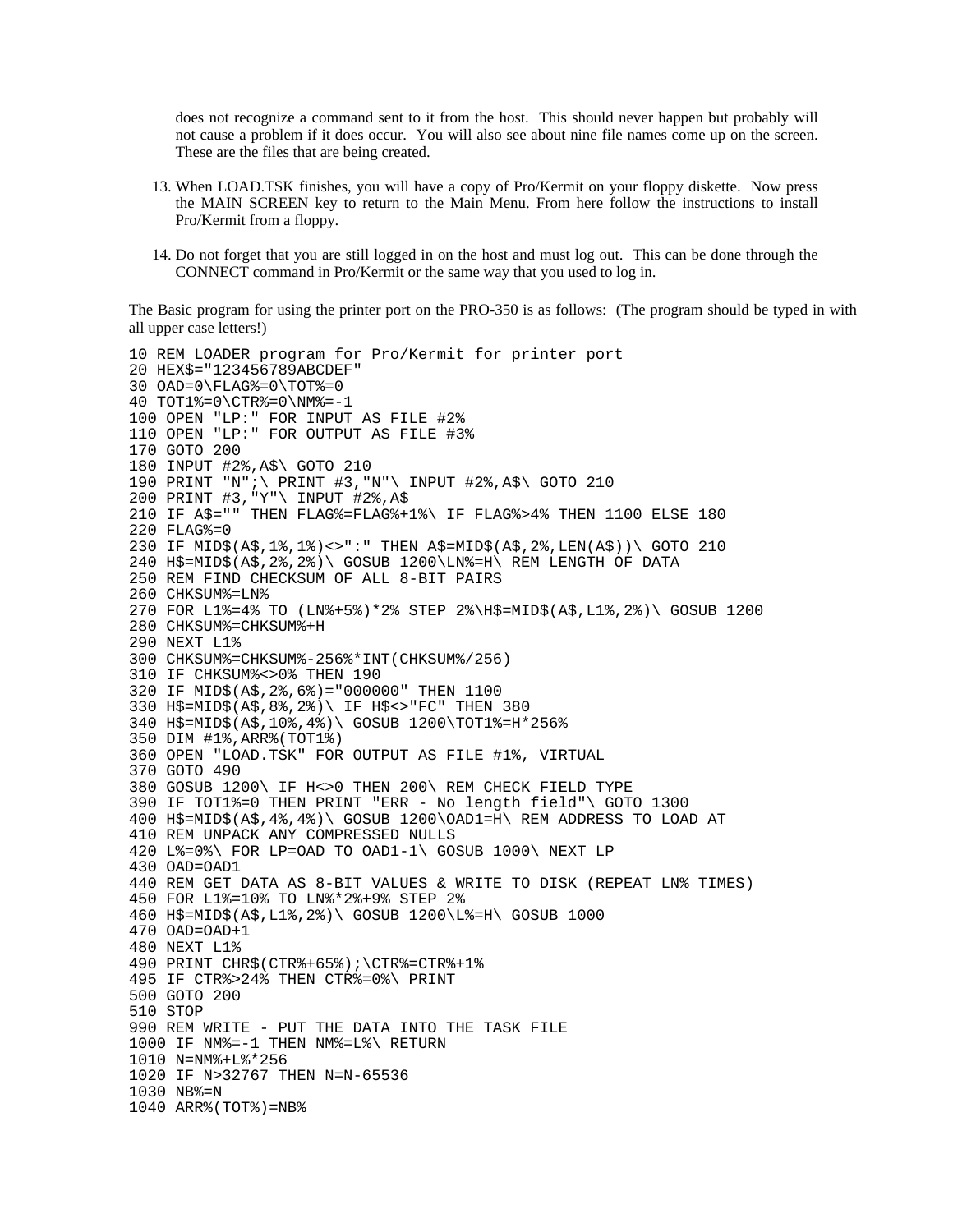```
1050 NM%=-1\TOT%=TOT%+1%
1060 RETURN
1090 REM FINISHED - CLOSE FILE
1100 PRINT \ PRINT \ PRINT "TASK FILE WRITTEN."
1110 CLOSE
1120 GOTO 1300
1190 REM HEX-DEC
1200 H=0
1210 FOR LP%=1% TO LEN(H$)
1220 H=H*16+POS(HEX$,MID$(H$,LP%,1%),1%)
1230 NEXT LP%
1240 RETURN
1300 END
```
The BASIC program for loading Pro/Kermit using the communications port if you have PRO/BASIC V1.2 or later is as follows:

```
10 REM LOADER program for Pro/Kermit using the communications port
20 HEX$="123456789ABCDEF"
30 OAD=0\FLAG%=0\TOT%=0
40 TOT1%=0\CTR%=0\NM%=-1
100 OPEN "XK:" AS FILE #2%
110 REM
170 GOTO 200
180 REM
190 PRINT "N";\ PRINT #2,"N"+CHR$(13)+CHR$(10)\ GOTO 210
200 PRINT #2,"Y"+CHR$(13)+CHR$(10)
205 IF POS(Z$,CHR$(13),0)<>0 THEN 208
206 LINPUT #2%,X$\Z$=MID$(Z$+X$,POS(Z$+X$,":",0),LEN(Z$+X$))
207 GOTO 205
208 A$=MID$(Z$,1,POS(Z$,CHR$(13),0))\Z$=MID$(Z$,LEN(A$)+1,LEN(Z$))
209 IF POS(A$,":",0)=0 THEN 205
210 IF A$="" THEN FLAG%=FLAG%+1%\ IF FLAG%>4% THEN 1100 ELSE 205
220 FLAG%=0
230 IF MID$(A$,1%,1%)<>":" THEN A$=MID$(A$,2%,LEN(A$))\ GOTO 210
240 H$=MID$(A$,2%,2%)\ GOSUB 1200\LN%=H\ REM LENGTH OF DATA
250 REM FIND CHECKSUM OF ALL 8-BIT PAIRS
260 CHKSUM%=LN%
270 FOR L1%=4% TO (LN%+5%)*2% STEP 2%\H$=MID$(A$,L1%,2%)\ GOSUB 1200
280 CHKSUM%=CHKSUM%+H
290 NEXT L1%
300 CHKSUM%=CHKSUM%-256%*INT(CHKSUM%/256)
310 IF CHKSUM%<>0% THEN 190
320 IF MID$(A$,2%,6%)="000000" THEN 1100
330 H$=MID$(A$,8%,2%)\ IF H$<>"FC" THEN 380
340 H$=MID$(A$,10%,4%)\ GOSUB 1200\TOT1%=H*256%
350 DIM #1%,ARR%(TOT1%)
360 OPEN "LOAD.TSK" FOR OUTPUT AS FILE #1%, VIRTUAL
370 GOTO 490
380 GOSUB 1200\ IF H<>0 THEN 200\ REM CHECK FIELD TYPE
390 IF TOT1%=0 THEN PRINT "ERR - No length field"\ GOTO 1300
400 H$=MID$(A$,4%,4%)\ GOSUB 1200\OAD1=H\ REM ADDRESS TO LOAD AT
410 REM UNPACK ANY COMPRESSED NULLS
420 L%=0%\ FOR LP=OAD TO OAD1-1\ GOSUB 1000\ NEXT LP
430 OAD=OAD1
440 REM GET DATA AS 8-BIT VALUES & WRITE TO DISK (REPEAT LN% TIMES)
450 FOR L1%=10% TO LN%*2%+9% STEP 2%
460 H$=MID$(A$,L1%,2%)\ GOSUB 1200\L%=H\ GOSUB 1000
470 OAD=OAD+1
480 NEXT L1%
490 PRINT CHR$(CTR%+65%);\CTR%=CTR%+1%
495 IF CTR%>24% THEN CTR%=0%\ PRINT
500 GOTO 200
```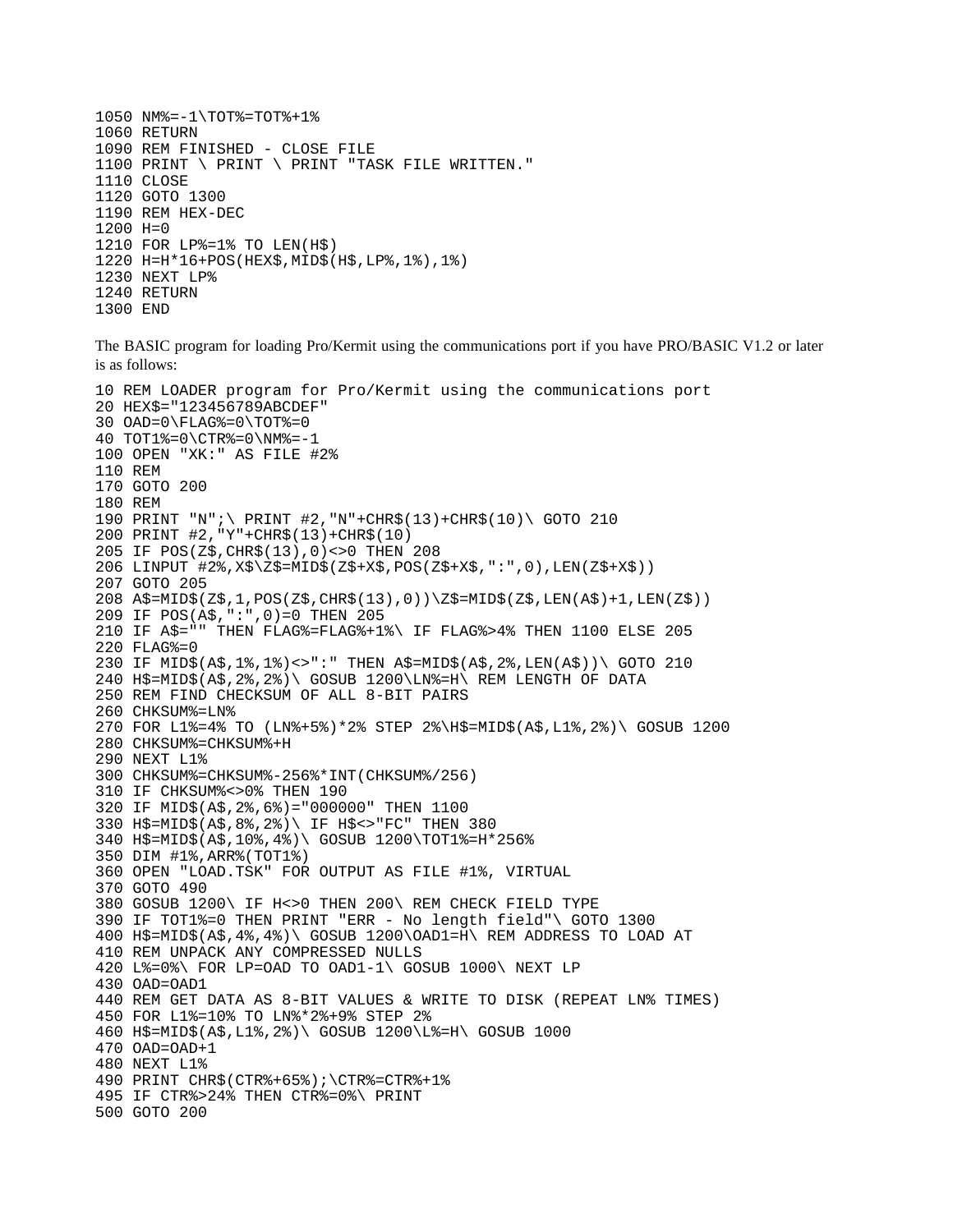```
510 STOP
990 REM WRITE - PUT THE DATA INTO THE TASK FILE
1000 IF NM%=-1 THEN NM%=L%\ RETURN
1010 N=NM%+L%*256
1020 IF N>32767 THEN N=N-65536
1030 NB%=N
1040 ARR%(TOT%)=NB%
1050 NM%=-1\TOT%=TOT%+1%
1060 RETURN
1090 REM FINISHED - CLOSE FILE
1100 PRINT \ PRINT \ PRINT "TASK FILE WRITTEN."
1110 CLOSE
1120 GOTO 1300
1190 REM HEX-DEC
1200 H=0
1210 FOR LP%=1% TO LEN(H$)
1220 H=H*16+POS(HEX$,MID$(H$,LP%,1%),1%)
1230 NEXT LP%
1240 RETURN
1300 END
```
The terminal emulator program that can be used if you have PRO/BASIC V1.2 or later is:

```
10 REM TERMINAL EMULATOR FOR PRO/BASIC V1.2 OR LATER
20 REM USING THE COMMUNICATIONS PORT
30 REM
40 ESC$=CHR$(27)\CLEAR$=ESC$+"[H"+ESC$+"[J"
50 BIGT$=ESC$+"#3"\BIGB$=ESC$+"#4"
60 SAVE$=ESC$+"7"\UP$=ESC$+"[3A"\REST$=ESC$+"8"
70 INT$=CHR$(171)
80 REM For better performance you can change
90 REM the values of SPC, MAXLIN & BREAK$
100 SPC=12
110 BREAK$=CHR$(13)+ESC$+" "+CHR$(9)\BRLEN%=LEN(BREAK$)
120 MAXLIN=65
130 CTR=0
140 PRINT CLEAR$
150 PRINT BIGT$;" type ";INT$;" to send a control-C "
160 PRINT BIGB$;" type ";INT$;" to send a control-C "
170 OPEN 'XK:' AS FILE #1
180 LINPUT #1,A$
190 IF LEN(A$)=0 THEN 320
200 A=999
210 FOR LP%=1 TO BRLEN%
220 B=POS(A$,MID$(BREAK$,LP%,1%),SPC)
230 IF B<>0 AND B<A THEN A=B
240 NEXT LP%
250 IF CTR+LEN(MID$(A$,1,A))>MAXLIN THEN A=1\ GOTO 280
260 IF A=999 THEN PRINT A$; \CTR=CTR+LEN(A$)\ GOTO 320
270 PRINT MID$(A$,1,A-1);
280 PRINT SAVE$;UP$\ PRINT REST$;
290 PRINT MID$(A$,A,1);\A$=MID$(A$,A+1,LEN(A$))
300 CTR=0
310 GOTO 190
320 CALL INKEY (A$)
330 IF LEN(A$)=0 THEN 180
340 IF A$=INT$ THEN A$=CHR$(3)
350 IF ASCII(A$)=155 THEN A$=CHR$(27)
360 IF ASCII(A$)=143 THEN A$=CHR$(27)+'['
370 PRINT #1,A$
380 GOTO 320
390 END
```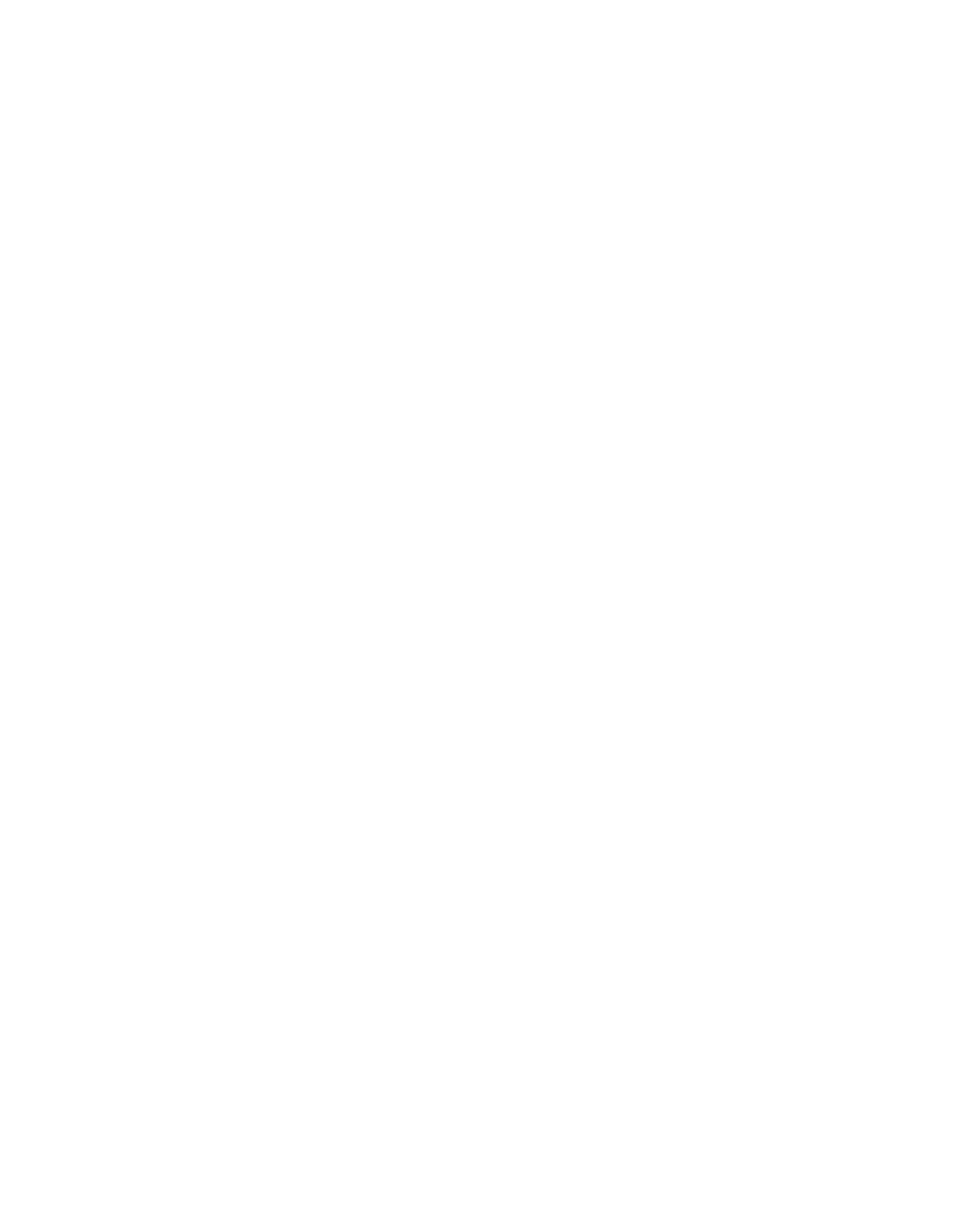# **Index**

DEC Professional 1 P/OS 1 PROFESSIONAL-350 1 SET PARITY 13 Wildcard 2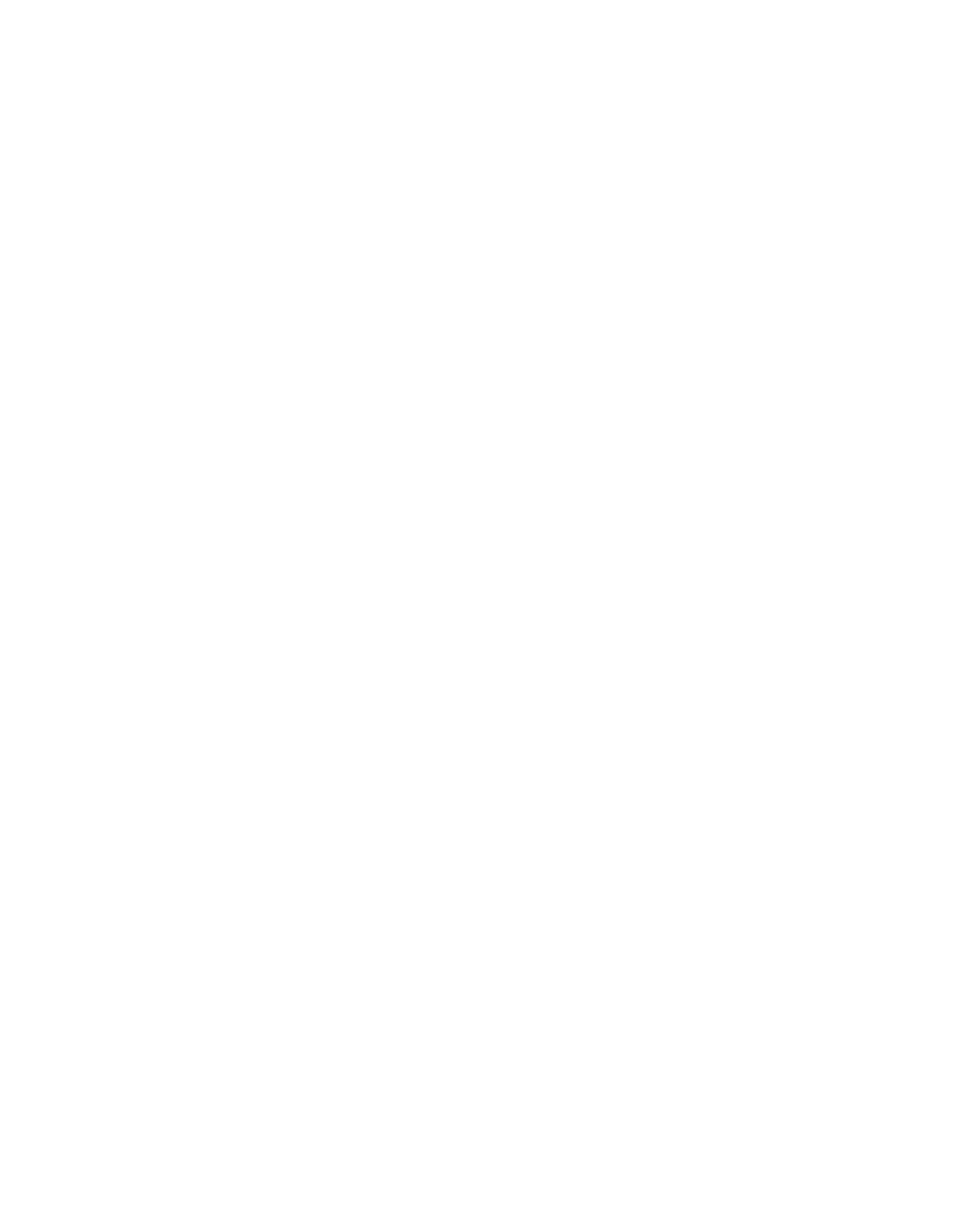# **Table of Contents**

| 1. Pro/Kermit                      |    |
|------------------------------------|----|
| 1.1. The P/OS File System          |    |
| 1.2. Program Operation             |    |
| 1.3. Pro/Kermit Terminal Emulation |    |
| 1.4. Pro/Kermit Commands           |    |
| 1.4.1. Parity menu                 | 13 |
| 1.5. Installation                  | 18 |
| Index                              | 25 |